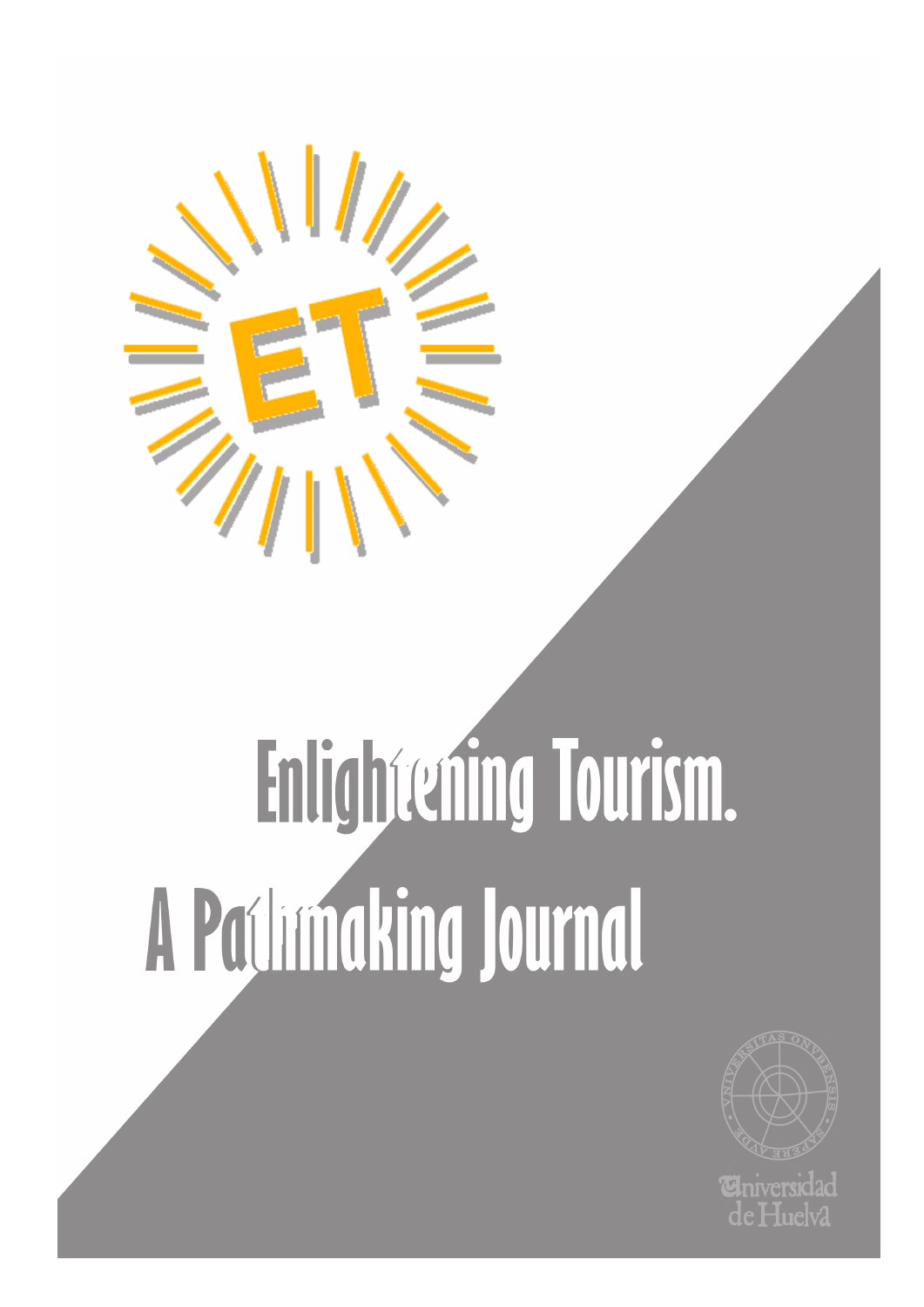# **Editorial Team**

#### **Editor in Chief**

[Alfonso Vargas-Sánchez,](javascript:openRTWindow() University of Huelva, Spain

#### **Associate Editor**

[Mirko Pera](javascript:openRTWindow()no, Reald University College, Albania

#### **Books Review Editor**

[Brendan Paddi](javascript:openRTWindow()son, York St. John University, United Kingdom

#### **Secretariat**

Elena García de Soto, University of Huelva, Spain

[Cinta Borrero-Domínguez](javascript:openRTWindow(), University of Huelva, Spain

#### **Style reviewer and text editor**

[Anestis Fotiadis, I-SHOU Univers](javascript:openRTWindow()ity, Taiwan, Province of China

# **Editorial Board**

José Manuel Alcaraz, Murdoch University, Australia Mario Castellanos-Verdugo, University of Seville, Spain José Antonio Fraiz-Brea, University of Vigo, Spain José Manuel Hernández-Mogollón, University of Extremadura, Spain Tzung-Chen Huan, National Chiayi University, Taiwan, Province of China Shaul Krakover, Ben Gurion University, Israel Jean Pierre Levy-Mangin, University of Quebec, Canada Tomás López-Guzmán, University of Córdoba, Spain Yasuo Ohe, Chiba University, Japón María de los Ángeles Plaza-Mejía, University of Huelva, Spain Nuria Porras-Bueno, University of Huelva, Spain João Albino Silva, Algarve University, Portugal

# **Advisory Board (Spanish Members)**

Juan Manuel Berbel-Pineda, Pablo de Olavide University, Spain [César Camisón-Zornoza,](javascript:openRTWindow() Uniersity of Valencia, Spain [Enrique Claver-Corté](javascript:openRTWindow()s, University of Alicante, Spain [María Teresa Fernández-Alles,](javascript:openRTWindow() University of Cádiz, Spain [José Luis Galán-Gonzá](javascript:openRTWindow()lez, University of Seville, Spain Félix Grande-Torraleja, University of Jaén, Spain [Antonio Leal-Millán, Univ](javascript:openRTWindow()ersity of Seville, Spain Inmaculada Martín-Rojo, University of Málaga, Spain Antonio Manuel Martínez-López, University of Huelva, Spain Francisco José Martínez-López, University of Huelva, Spain Pablo A. Muñoz-Gallego, University of Salamanca, Spain

Francisco Riquel-Ligero, University of Huelva, Spain José Miguel Rodríguez-Antón, Autonomous University of Madrid, Spain

Sandra Sanchez-Cañizares, University of Cordoba, Spain Josep Francesc Valls-Giménez, ESADE, Spain

# **Advisory Board (Other European Members)**

Tindara Abbate, University of Messina, Italy [Paulo Aguas,](javascript:openRTWindow() University of Algarve, Portugal [Carlos Costa, Ave](javascript:openRTWindow()iro University, Portugal [Dianne Dredg](javascript:openRTWindow()e, Aalborg University, Denmark [Salvatore Esposito de Falco](javascript:openRTWindow(), University of Rome "La Sapienza", Italy [Sheila Flanagan,](javascript:openRTWindow() Dublín Institute of Technology, Ireland [Tania Gorcheva,](javascript:openRTWindow() Tsenov Academy of Economics, Bulgaria [Tadeja Jere](javascript:openRTWindow() Jakulin, University of Primorska, Slovenia [Metin Kozak,](javascript:openRTWindow() Mugla University, Turkey [Álvaro Matias](javascript:openRTWindow(), Lusiada University, Portugal [Alfonso Morvil](javascript:openRTWindow()lo, National Research Council, Italy [Alexandru Nedele](javascript:openRTWindow()a, Stefan cel Mare University of Suceava, Romania [Claudio Nigr](javascript:openRTWindow()o, University of Foggia, Italy Angelo Presenza, University "G. D'Annunzio" of Chieti-Pescara, Italy

Kanes Rajah, Royal Agricultural University, United Kingdom

# **Advisory Board (Members from the rest of the world)**

[John Allee,](javascript:openRTWindow() American University of Sharjah, United Arab Emirates

[Nestor Pedro Braidot,](javascript:openRTWindow() National University of La Plata, Argentina

Roberto Elias Canese, Columbia University, Rector, [Paraguay](javascript:openRTWindow() 

Luca Casali, Queensland University of Technology, Australia [Nimit Chow](javascript:openRTWindow()dhary, Indian Institute of Tourism and Travel [Management, Indi](javascript:openRTWindow()a

Steven Chung-chi Wu, National Pingtung University of Science and Technology, Taiwán

Dianne Dredge, Southern Cross University, Australia Daniel Fesenmaier, Temple University, United States

[Babu George,](javascript:openRTWindow() Alaska Pacific University, United States [Dogan Gursoy, Was](javascript:openRTWindow()hington State University, United States [Jafar Jafari, Un](javascript:openRTWindow()iversity of Wisconsin-Stout, United States

Sanggun Lee, Pai Chai University, Korea Republic of [Albert Yeh Shan](javascript:openRTWindow()gpao, I-SHOU University, Taiwán

[Pauline Sheld](javascript:openRTWindow()on, University of Hawaii, United States

Germán A. Sierra-Anaya, University of Cartagena de Indias, Rector, Colombia

[Xiaohua Yang, Un](javascript:openRTWindow()iversity of San Francisco, United States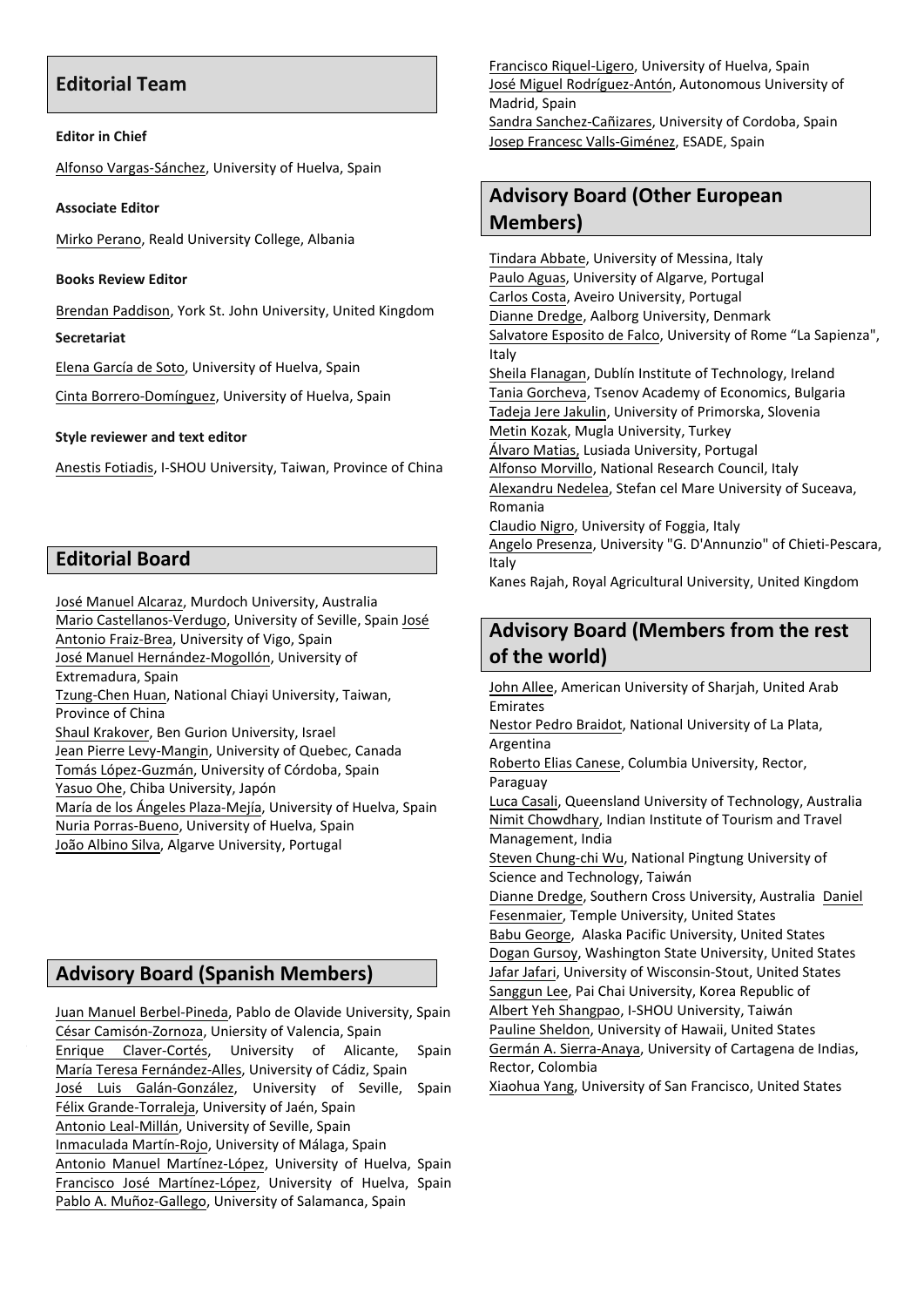

# **REVEALING THE LITERARY LANDSCAPE: RESEARCH LINES AND CHALLENGES OF LITERARY TOURISM STUDIES**

Jordi Arcos-Pumarola CETT-UB School of Tourism, Hospitality and Gastronomy University of Barcelona (Spain)

Jordi.arcos@cett.cat

Eugeni Osácar Marzal CETT-UB School of Tourism, Hospitality and Gastronomy University of Barcelona (Spain)

E.osacar@cett.cat

Nayra Llonch-Molina University of Lleida (Spain) Nayra.llonch@udl.cat

#### *ABSTRACT*

179 *This article reviews the literature on literary tourism between 1983-2019. It has a double objective: on the one hand, it aims at gathering a comprehensive perspective into the quantity and evolution of studies on literary tourism and, on the other hand, identifying lines of research and the main objects of study within the research on literary tourism. The latter*  will allow us to identify what trends have been followed when analyzing *literary tourism, both methodologically and conceptually. To answer these objectives, the article structures its literature review in two phases: a descriptive analysis and a thematic analysis. From this starting point, the article will present a number of challenges for future research on literary*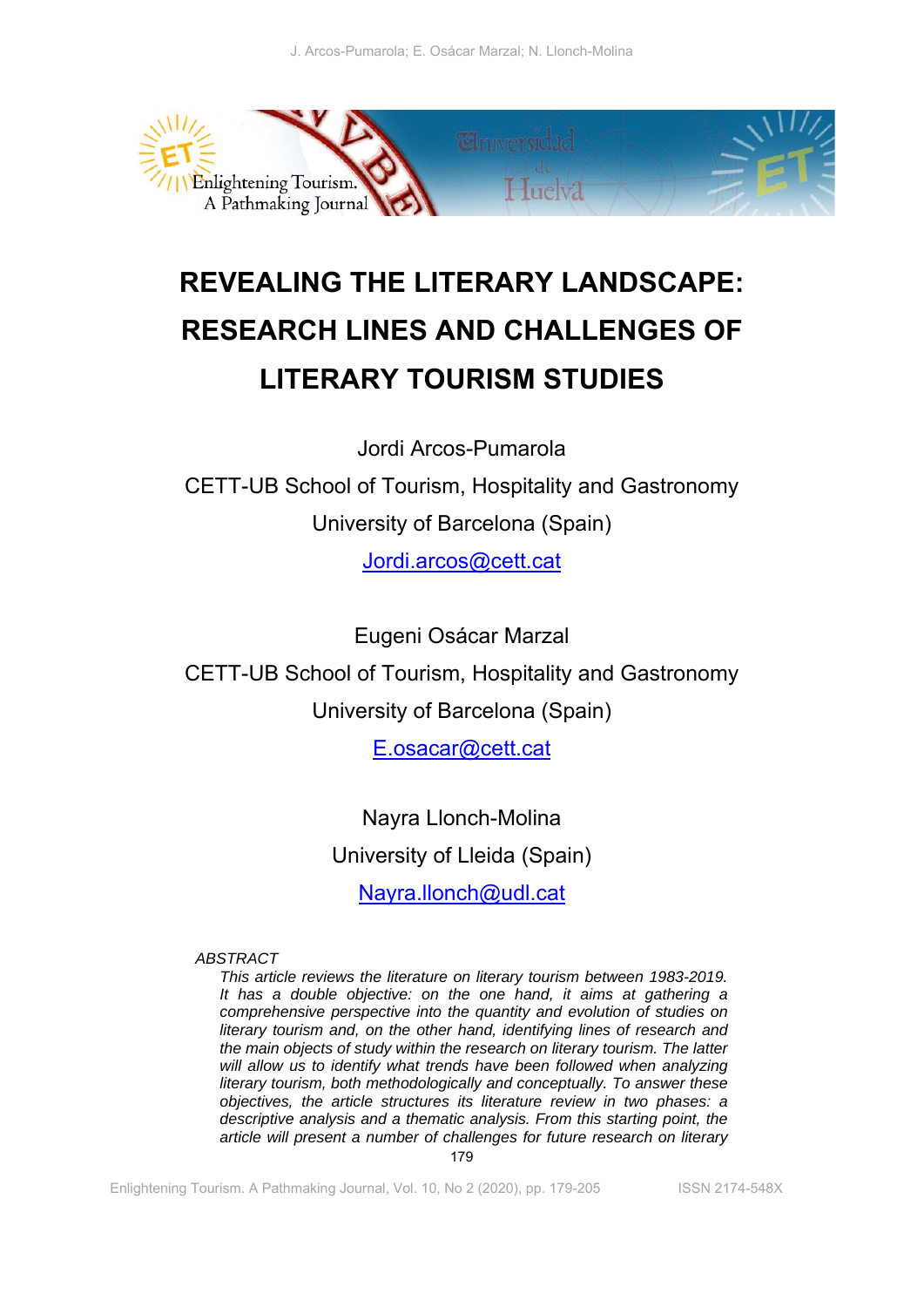*tourism, both at a methodological and content-related level, emphasizing the use of quantitative methodologies to approach this touristic type, analyzing the role of literary tourism in touristic destinations as well as focusing on the pedagogical needs of tourists in order to facilitate their access to literary tourism.* 

*KEYWORDS* 

*Cultural Landscape; Literary Landscape; Literary Tourism.* 

*ECONLIT KEYS L83; Z30; Z32.* 

#### **1. INTRODUCTION**

As Iwashita (2006) pointed out, the influence of fiction over tourists' decisionmaking is relevant for the tourism industry. Indeed, the presence of territory in the context of a fiction product makes the territory unique, and an image that stimulates our imagination is created (Waysdorf & Reijnders, 2017). Therefore, the existence of an appealing territory within the framework of a cultural product or the possibility of associating a place to unique characters -whether they originate from reality or fiction- can be a decisive factor to pay a visit.

That is why fiction products such as cinema (Busby & Klug, 2001; Macionis, 2004; Osácar, 2009), literature (Hoppen, Brown & Fyall, 2014; Squire, 1996b) or video games (Dubois & Gibbs, 2018), amongst others, can be considered independent elements that have a decisive influence upon the design and projection of the touristic image of a place (Marine-Roig, 2015).

When forms of art become the main or one of the main reasons to visit a place, we may then talk about a specific type of tourism: the popular-media induced tourism (Iwashita, 2006) or media-related tourism (Busby & Klug, 2001), which can be classified into several subcategories such as literary tourism (Squire, 1996b) or filminduced tourism (Beeton, 2005), amongst others.

Over the past few years, film tourism has grown in both importance and presence, as pointed out by the data published by TCI Research (2018), which mentions 80 million film tourism visitors in 2018, doubling the figures obtained by TCI in 2012.

Therefore, film tourism is becoming a relevant niche market for the tourism industry. This type of tourism is particularly interesting for destinations that want to fight seasonality and redistribute tourism, because film tourists tend to travel during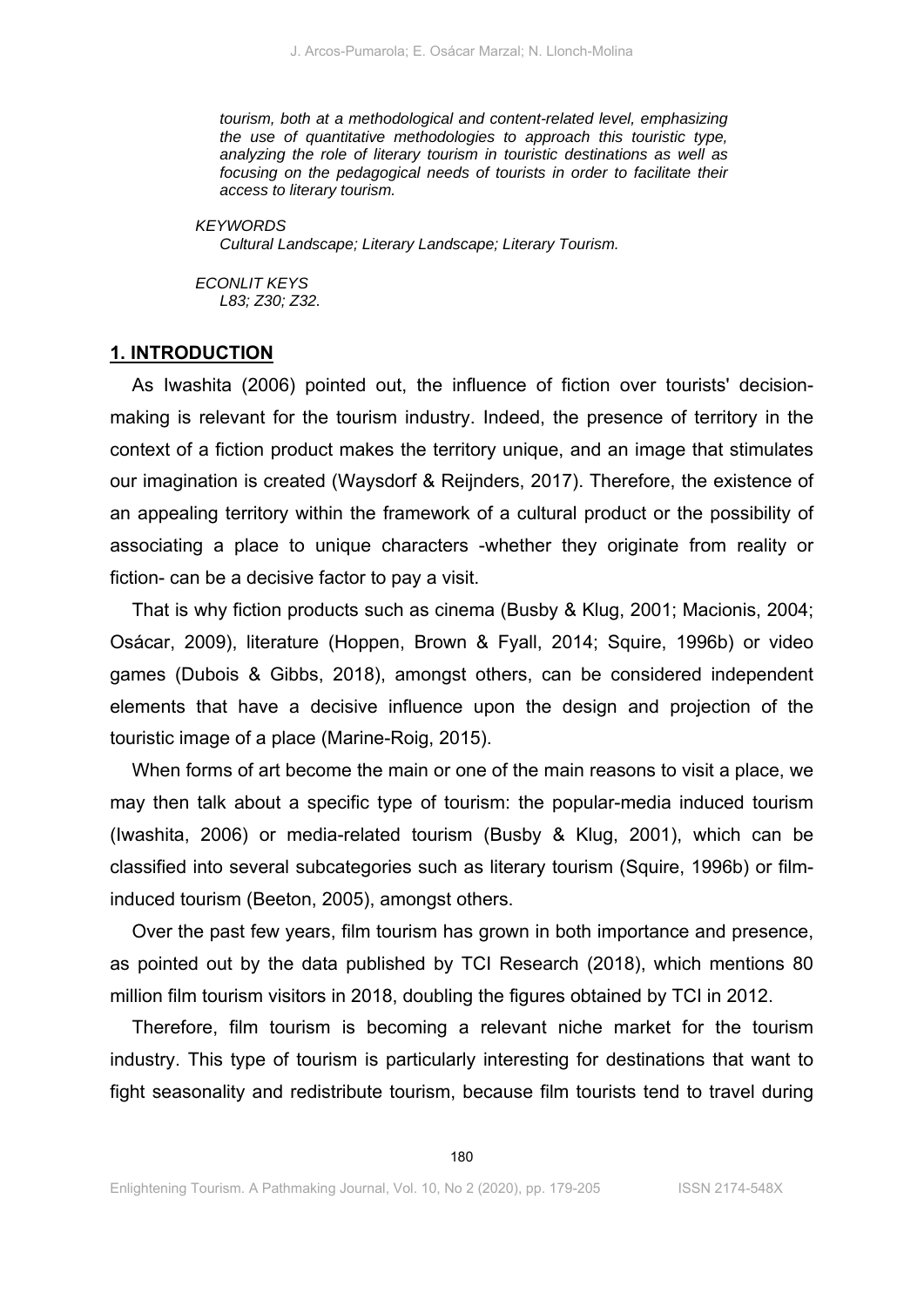the low season, and hence alternative points of interest appear (TCI Research, 2018).

This article also focuses on another crucial part of so-called popular-media induced tourism: literary tourism and how it has been studied by academia.

The interest in literary tourism lies, in fact, in its complexity. Such complexity comes from several factors. For instance, it is difficult to find a formula to measure the value of any cultural landscape created by literature because of its intangible character and the uniqueness each author uses to portray their perception of a territory. Additionally, the cultural distance and the language barriers which are intrinsic to each piece of work may hide the symbolic depth of the landscape to visitors from distant realities. Therefore, a deep reflection is necessary in order to communicate more effectively the power of literary landscapes to the public.

Literary tourism research has been developed using a wide variety of methodologies and approached from several disciplines. On many occasions, case study methodology has been applied, and consequently, focused on very localized realities with few opportunities for extrapolation. Our current knowledge shows the lack of a global approach to research on literary tourism, which would allow us to know what the main research topics have been, what research topic groupings have been done and how they have been approached to date.

Therefore, this paper has two main objectives. Firstly, to identify the number and evolution of studies on literary tourism. This first aim will provide a picture of the state of the art research and trends up to 14 March 2019. Secondly, to define the main research lines within literary tourism. This second objective will allow us to observe which methodological and thematic trends can be found in the academic literature on literary tourism. These outcomes help to point out possible future lines of research.

To these achieve these aims we have carried out a systematic literature review. This literature review has considered those articles published by indexed journals listed on Scopus and Web of Science databases. This systematic literature review has consisted of a two-staged mixed analysis based on Tranfield et al. (2003). This way, the literature review comprises a descriptive analysis, followed by a thematic analysis.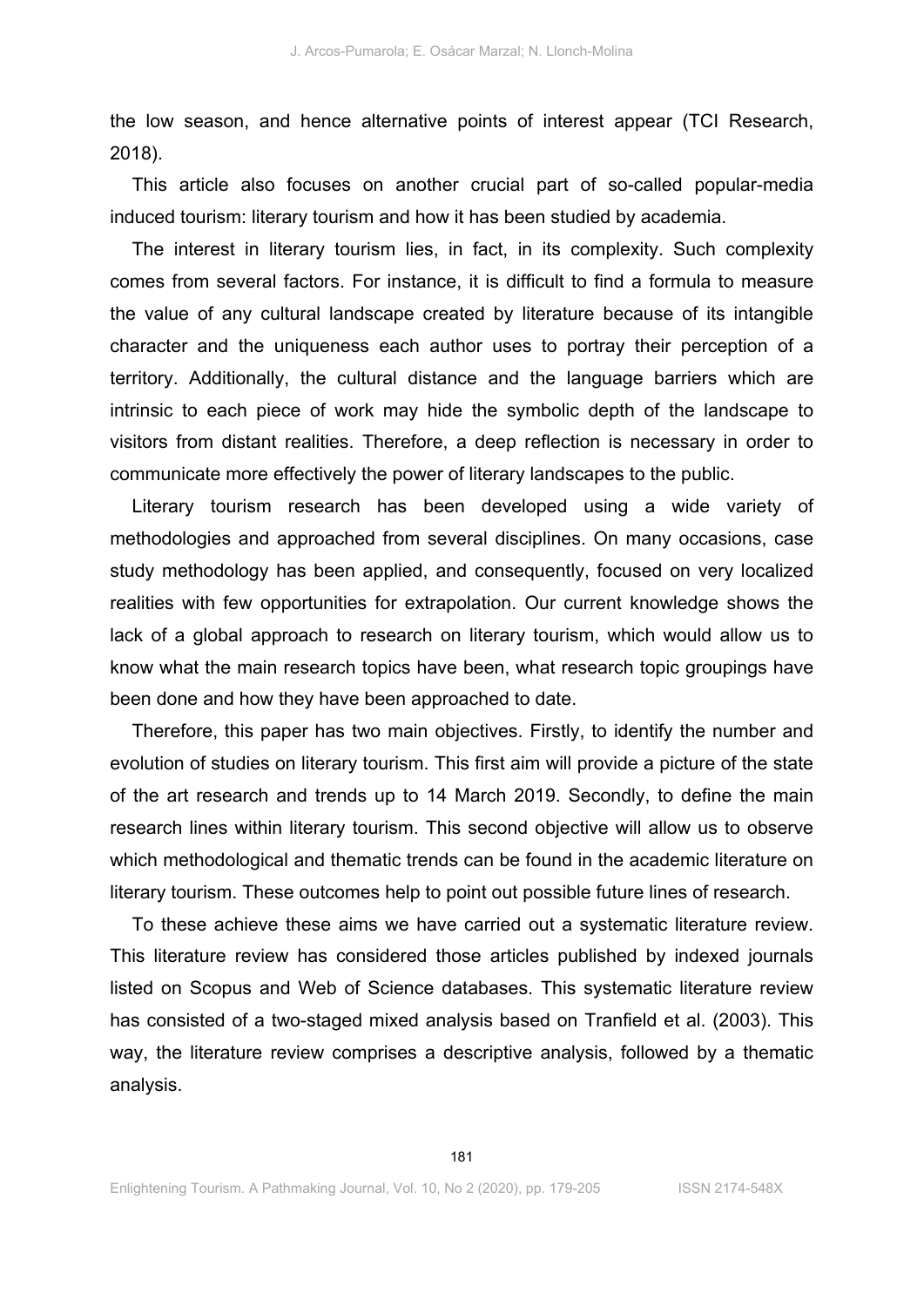This study is structured as follows. Section 2 explains the methodology of the systematic literature review. Section 3 presents the findings of the descriptive analysis, while section 4 deals with the findings of the thematic analysis, delving into the predominant methodologies used and the main topics addressed. Finally, section 5 presents the conclusions, limitations, and future research lines.

#### **2. METHODOLOGY**

In order to address the objectives mentioned above, a systematic literature review has been conducted (Jesson, Matheson & Lacey, 2011). The databases considered have been Scopus and Web of Science (WoS). Next, we offer a step by step explanation of our methodological procedure.

First, we selected our search term: "literary tourism", using inverted commas to avoid results that may contain the words separately. The main reason to select this concept is that it is an established and commonly used term to refer to this type of tourism. Other common concepts to refer to literature related tourism are "bookinduced tourism" or "book tourism". Nevertheless, after checking whether the inclusion of these two concepts would enrich our literature review, we decided not to use them as search terms. That is so because "book-induced tourism" yields no results, and "book tourism" offers a non-significant number of documents (14 in Scopus and 12 in Web of Science) with no links to our field of research. Most of these documents use the word "book" included in the sentence "book tourism products", where "book" takes a different meaning, i.e. "to reserve". This is the main reason for not including these documents in our literature review. We also consider the concept of "literary tourism" to be wide enough to yield substantial numerous search results as well as to offer a general view of the state of the art research.

Second, the resulting list of documents was limited to journal articles in order to focus on one type of document. Journal articles also play an increasingly important role in the dissemination of knowledge (Tenopir, Mays & Wu, 2011). Therefore, this type of document enables us to identify emerging research topics. Besides, we set no time limit when gathering results. This way, data presented in this study goes from 1983, were the first article was published, until 14 March 2019.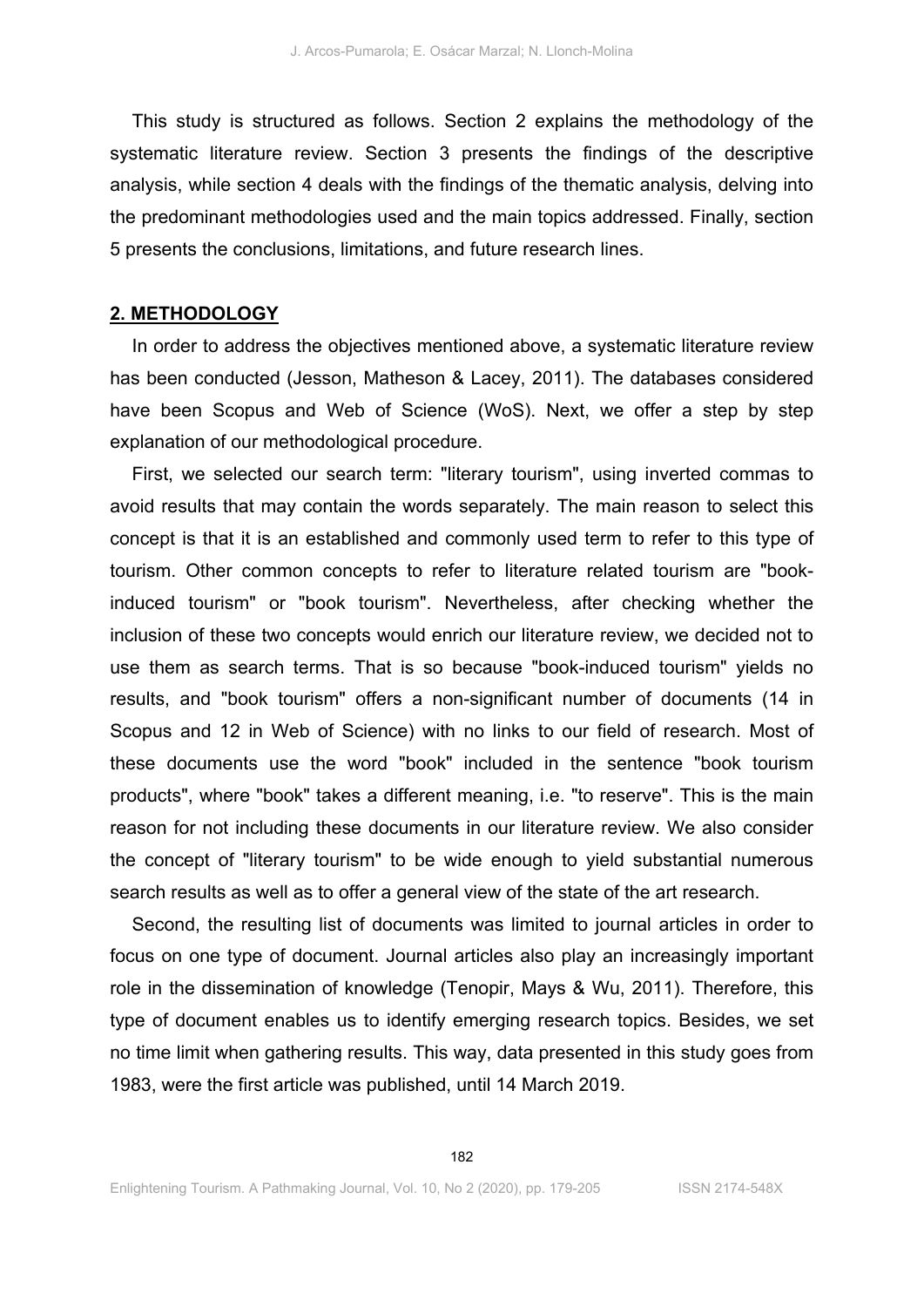Third, we received two lists of documents, one for Scopus with 59 articles, and one for WoS with 57 articles. Discarding the matches, we created a joint list of documents with 88 articles.

Lastly, we developed a two-stage mixed analysis based on recommendations provided by Tranfield, Denyer & Smart (2003). Thus, in the first place, we conducted a descriptive analysis to grasp a general viewpoint of the development of research on literary tourism. In this sense, the number of publications per year, countries, and universities with more publications and most prolific authors has been taken into account. In the second place, a thematic analysis was carried out. This thematic analysis was based on López Noguero (2002) content analysis and aimed to identify the most relevant research topics and methodologies on literary tourism through a critical reading of the papers. Nvivo 12 was used during the thematic analysis to classify the themes and methodologies identified.

Thus, the descriptive analysis is related to the first objective of this article, while the thematic analysis is linked with the second objective. Following the mixed analysis based on Tranfield et al. (2003) allows our systematic review to identify not only the central emerging topics but also to present a descriptive account of the research on literary tourism.

#### **3. DESCRIPTIVE ANALYSIS OF RESEARCH ON LITERARY TOURISM**

As explained in the previous section, when analyzed separately, Scopus yields a result of 59 published articles in indexed journals that include the concept "literary tourism" whereas, WoS yields a total of 57 articles. After discarding the matches, we generated a list with 88 documents, as showed in Table 1. This table shows the following information for each paper: authors, year, country of publication, methodology used and main topic addressed. Besides, it shows whether the journal is indexed in Scopus or WoS and the number of citations received in brackets.

| N. | Author(s)                                              | Year | Journal                                                | Country                 | Methodologies        | <b>Lines of Research</b><br>– Topics | WoS | Sco-<br>pus |
|----|--------------------------------------------------------|------|--------------------------------------------------------|-------------------------|----------------------|--------------------------------------|-----|-------------|
|    | Azuara Grande, A.;<br>Curiel, J.D.; de la<br>Hoz. I.D. | 2019 | Pasos - Revista de<br>Turismo y<br>Patrimonio Cultural | Spain                   | <b>Interviews</b>    | Management of<br>literary tourism    |     |             |
| 2  | Brown, L., Ariaza<br>Ibarra, K.                        | 2018 | Tourism<br>Management                                  | United<br>Kingdom/Spain | Interviews           | Tourists' experience                 |     |             |
| -3 | Torabi Farsani, N.,<br>Saffari, B., Shafiei,           | 2018 | Journal of Heritage<br>Tourism                         | Iran                    | Mixed<br>methodology | Management of<br>literary tourism    |     | Y(1)        |

183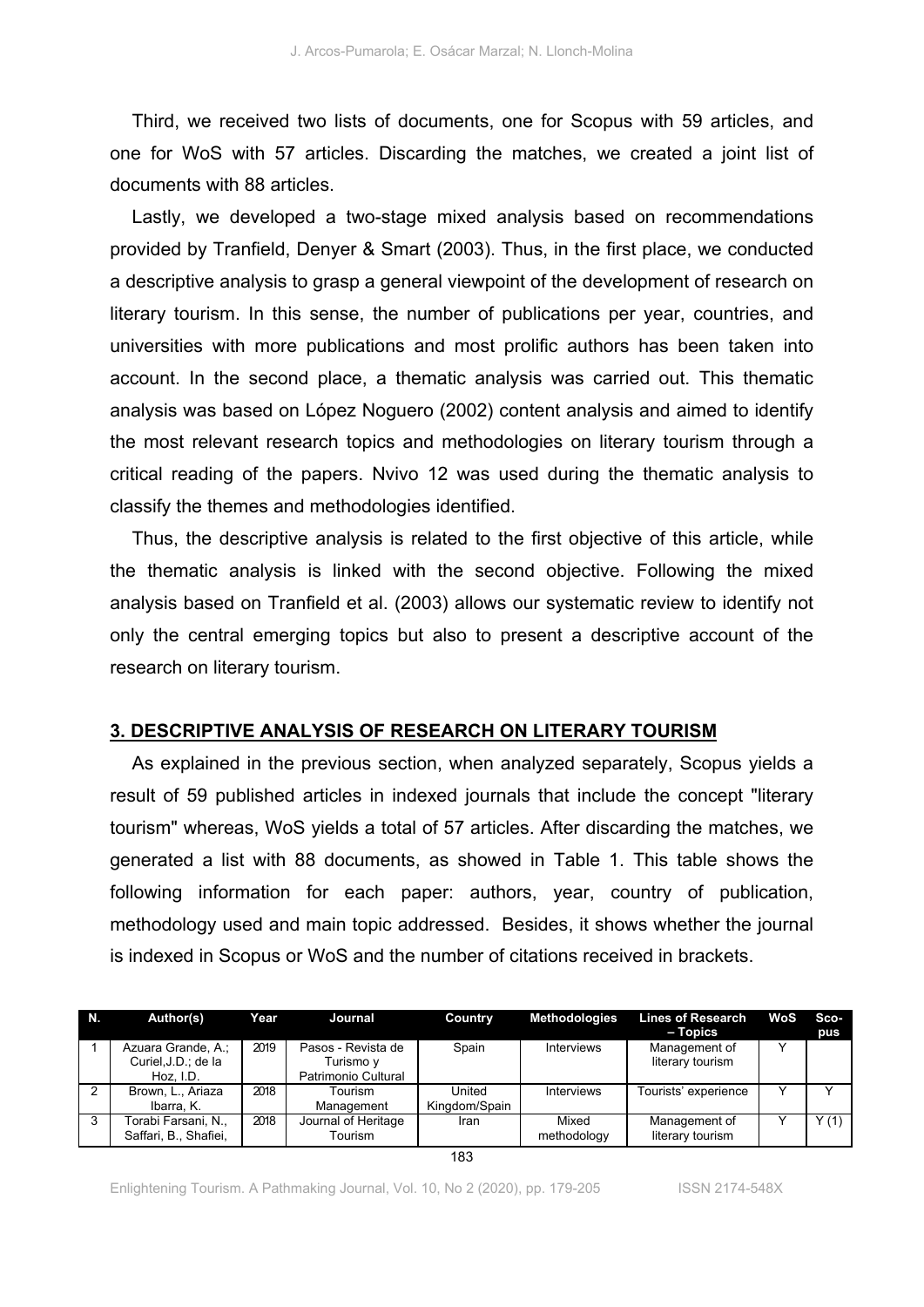|    | Z., Shafieian, A.                                                                     |      |                                                                                    |                                             |                             |                                   |      |                   |
|----|---------------------------------------------------------------------------------------|------|------------------------------------------------------------------------------------|---------------------------------------------|-----------------------------|-----------------------------------|------|-------------------|
| 4  | Saldanha, G.                                                                          | 2018 | <b>Translation Studies</b>                                                         | United<br>Kingdom                           | Content<br>analysis         | Literary landscape<br>and image   | Y    | Y                 |
| 5  | MacLeod, N.,<br>Shelley, J.,<br>Morrison, A.M.                                        | 2018 | Tourism<br>Management                                                              | United<br>Kingdom /<br><b>United States</b> | Interviews                  | Tourists' experience              | Ϋ    | Y(2)              |
| 6  | van Es, N.,<br>Reijnders, S.                                                          | 2018 | European Journal of<br><b>Cultural Studies</b>                                     | <b>Netherlands</b>                          | Multi-method<br>approach    | Tourists' experience              | Y    | Y(1)              |
| 7  | Kuna, D.                                                                              | 2018 | Folia Lingustica et<br>Litteraria                                                  | Croatia                                     | Content<br>analysis         | Literary landscape<br>and image   | Υ    |                   |
| 8  | Amey, E.                                                                              | 2018 | Journal of Narrative<br>and Language<br><b>Studies</b>                             | Finland                                     | Review                      | Tourists' experience              |      | Υ                 |
| 9  | Añel, I. V., Vila, N.<br>А.                                                           | 2018 | Cuadernos<br>Geograficos                                                           | Spain                                       | Content<br>analysis         | Management of<br>literary tourism | Υ    |                   |
| 10 | Rios, A. F.                                                                           | 2018 | Chuzhdoezikovo<br>Obuchenie-Foreign<br>Language Teaching                           | Spain                                       | Case study                  | Literary landscape<br>and image   | Y    |                   |
| 11 | Yu, X., Xu, H.                                                                        | 2018 | Tourism<br>Management                                                              | China                                       | Multi-method<br>approach    | Tourists' experience              | Y    | Y(4)              |
| 12 | Maj, J.                                                                               | 2018 | Open Cultural<br><b>Studies</b>                                                    | Poland                                      | Content<br>analysis         | Tourists' experience              | Y    |                   |
| 13 | Orr, A.                                                                               | 2018 | International Journal<br>of Heritage Studies                                       | Australia                                   | Observation                 | Tourists' experience              | Y    | $\overline{Y(1)}$ |
| 14 | Xerri. D.                                                                             | 2018 | Journal of Language<br>and Cultural<br>Education                                   | Malta                                       | Observation                 | Tourists' experience              | Y    |                   |
| 15 | Arcos-Pumarola, J.,<br>Marzal, E.O.,<br>Llonch-Molina, N.                             | 2018 | Human Geographies                                                                  | Spain                                       | Content<br>analysis         | Management of<br>literary tourism |      | Y                 |
| 16 | Torabi Farsani, N.,<br>Shafiei, Z.,<br>Adilinasab, A.,<br>Taheri, S.                  | 2017 | Tourism<br>Management<br>Perspectives                                              | Iran                                        | Mixed<br>methodology        | Motivation of literary<br>trip    | Y    | $\overline{Y(4)}$ |
| 17 | Chapman, D. W.                                                                        | 2017 | Journeys-The<br>International Journal<br>Of Travel And Travel<br>Writing           | <b>United States</b>                        |                             | Literary landscape<br>and image   | Y    |                   |
| 18 | MacKenzie, G.                                                                         | 2017 | <b>Green Letters</b>                                                               | United<br>Kingdom                           | Multi-method<br>approach    | Literary landscape<br>and image   |      | Y                 |
| 19 | Jiang, L., Xu, H.                                                                     | 2017 | Journal of Tourism<br>and Cultural Change                                          | China                                       | Multi-method<br>approach    | Tourists' experience              | Υ    | Y(4)              |
| 20 | Baraw, C.                                                                             | 2017 | Canadian Review Of<br><b>American Studies</b>                                      | <b>United States</b>                        | Content<br>analysis         | Literary landscape<br>and image   | Y    |                   |
| 21 | Wang, H.-J., Zhang,<br>D.                                                             | 2017 | Tourism<br>Management                                                              | Taiwan                                      | Mixed<br>methodology        | Management of<br>literary tourism | Y(3) | Y(5)              |
| 22 | Oliveira, M.G.; Leal,<br>M., Roque, M.I.,<br>Forte, M.J.; Sousa,<br>S.R.; Correia, A. | 2017 | Journal Of Global<br>Scholars Of<br><b>Marketing Science</b>                       | Portugal                                    | Multi-method<br>approach    | Tourists' experience              | Υ    |                   |
| 23 | LeBel, P.M.                                                                           | 2017 | Almatourism-Journal<br>Of Tourism Culture<br><b>And Territorial</b><br>Development | France                                      | Observation                 | Literary landscape<br>and image   | Υ    |                   |
| 24 | Pérez- Redondo, RJ                                                                    | 2017 | Methaodos-Revista<br>De Ciencias<br>Sociales                                       | Spain                                       | Quantitative<br>methodology | Motivation of literary<br>trip    | Y    |                   |
| 25 | Stepanov, B.                                                                          | 2017 | Novoe Literaturnoe<br>Obozrenie                                                    | Russia                                      | Content<br>analysis         | Literary landscape<br>and image   | Y    | Y                 |
| 26 | Wald, J.                                                                              | 2017 | <b>Emily Dickinson</b><br>Journal                                                  | n.d.                                        | Case study                  | Management of<br>literary tourism |      | Y                 |
| 27 | Topler, J.P.                                                                          | 2016 | Informatologia                                                                     | Slovenia                                    | Multi-method<br>approach    | Management of<br>literary tourism |      | $\overline{Y}(2)$ |
| 28 | Gothie, S.C.                                                                          | 2016 | <b>Tourist Studies</b>                                                             | <b>United States</b>                        | Content<br>analysis         | Tourists' experience              | Y(1) | Y(5)              |

184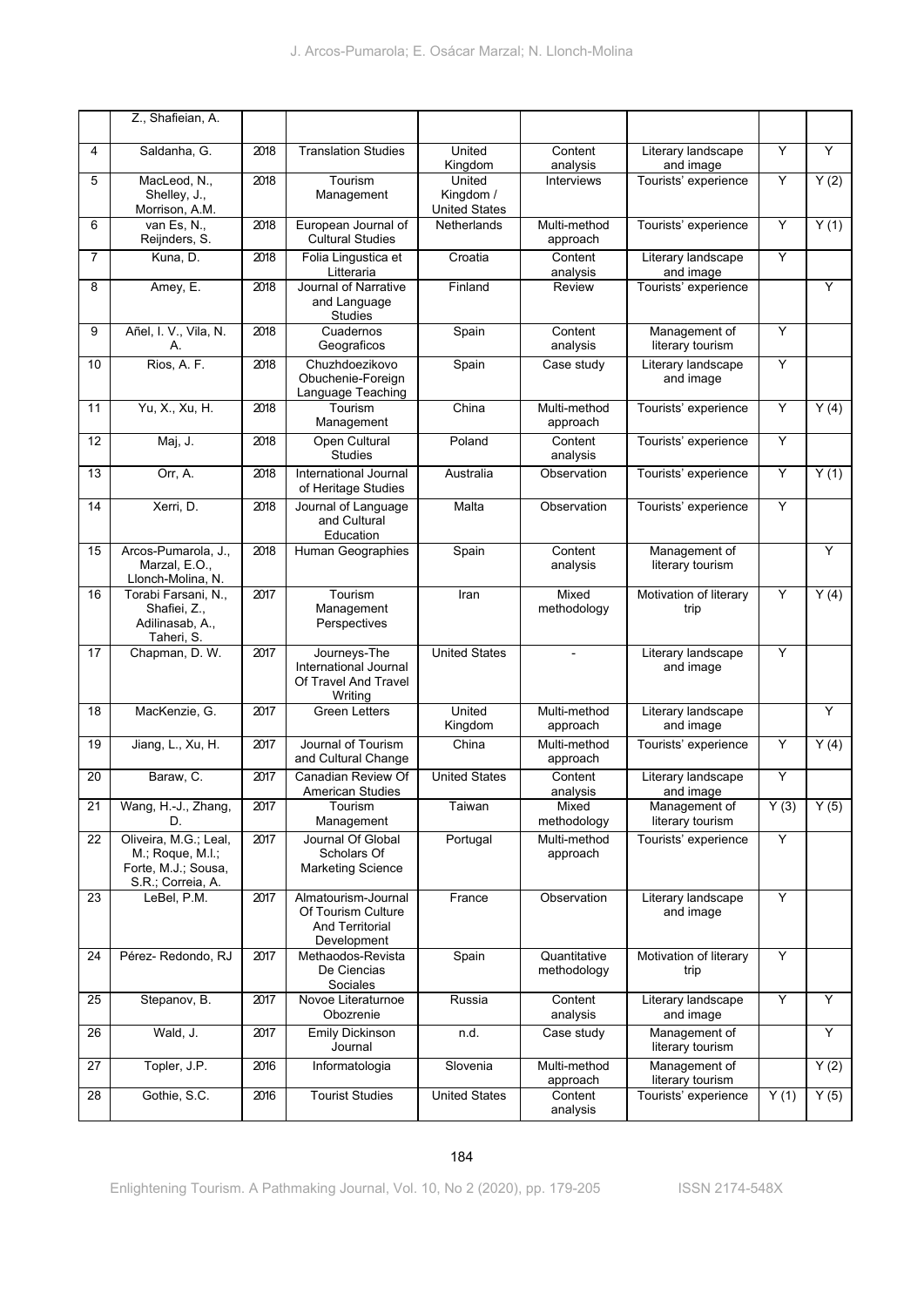| 29              | Knipp, R                                                | 2016 | Lill-Zeitschrift Fur<br>Literaturwissenschaf<br>t Und Linguistik                   | Germany                                     | Case study                               | Management of<br>literary tourism  | Y                 |                   |
|-----------------|---------------------------------------------------------|------|------------------------------------------------------------------------------------|---------------------------------------------|------------------------------------------|------------------------------------|-------------------|-------------------|
| 30              | Jiang, L., Xu, H.                                       | 2016 | Tourism<br>Geographies                                                             | China                                       | Multi-method<br>approach                 | Tourists' experience               | Y(1)              | Y(5)              |
| 31              | McCracken-Flesher,<br>C.                                | 2016 | European Romantic<br>Review                                                        | <b>United States</b>                        |                                          | <b>Walter Scott's</b><br>biography | Y                 | $\overline{Y(1)}$ |
| 32              | Kennon, P.                                              | 2016 | Jeunesse-Young<br>People Texts<br>Cultures                                         | Ireland                                     | Content<br>analysis                      | Tourists' experience               | $\overline{Y(1)}$ |                   |
| 33              | Yu, X., Xu, H.                                          | 2016 | Tourism<br>Management                                                              | China                                       | Multi-method<br>approach                 | Tourists' experience               | $\overline{Y(7)}$ | Y<br>(14)         |
| 34              | Fleming, P.                                             | 2016 | Ned - Victorian<br><b>Studies</b>                                                  | <b>United States</b>                        | Case study                               | Management of<br>literary tourism  | Y                 |                   |
| 35              | van Es, N.,<br>Reijnders, S.                            | 2016 | Annals of Tourism<br>Research                                                      | Netherlands                                 | Multi-method<br>approach                 | Tourists' experience               | Y(2)              | Y(2)              |
| 36              | Brown, L.                                               | 2016 | International Journal<br>of Tourism Research                                       | United<br>Kingdom                           | Observation                              | Motivation of literary<br>trip     | Y(6)              | Y<br>(13)         |
| 37              | Añel, I.V., Vila, N.A.                                  | 2016 | Revista Galega de<br>Economia                                                      | Spain                                       | Interviews                               | Management of<br>literary tourism  |                   | Y                 |
| 38              | Born, A. K.                                             | 2016 | Scandinavica                                                                       | Denmark                                     | Review                                   |                                    | Y                 |                   |
| $\overline{39}$ | Jurinčič, N.                                            | 2016 | <b>Annales-Series</b><br>Historia et<br>Sociologia                                 | Slovenia                                    | Content<br>analysis                      | Management of<br>literary tourism  | Y                 | Y(1)              |
| 40              | Bonniot-Mirloup, A.,<br>Blasquiet, H.                   | 2016 | Territoire en<br>Mouvement                                                         | France                                      | Mixed<br>methodology                     | Literary landscape<br>and image    |                   | $\overline{Y(1)}$ |
| 41              | Gal. M.                                                 | 2016 | Territoire en<br>Mouvement                                                         | Switzerland                                 | Multi-method<br>approach                 | Literary landscape<br>and image    |                   | Y                 |
| 42              | McClinchey, K.A.                                        | 2015 | Tourism<br>Geographies                                                             | Canada                                      | Content<br>analysis                      | Literary landscape<br>and image    | $\overline{Y(2)}$ | Y(5)              |
| 43              | Alghureiby, T.                                          | 2015 | Arab World English<br>Journal                                                      | Saudi Arabia                                | Case study                               | Management of<br>literary tourism  | Y                 |                   |
| 44              | Busby, G.,<br>Devereux, H.                              | 2015 | European Journal of<br>Tourism Hospitality<br>and Recreation                       | United<br>Kingdom                           | Quantitative<br>methodology              | Motivation of literary<br>trip     | $\overline{Y(2)}$ |                   |
| 45              | Pennachia, M.                                           | 2015 | Almatourism-Journal<br>Of Tourism Culture<br><b>And Territorial</b><br>Development | Italia                                      | Content<br>analysis                      | Motivation of literary<br>trip     | Y(2)              |                   |
| 46              | Gentile, R., Brown,<br>L.                               | 2015 | European Journal of<br><b>Tourism Hospitality</b><br>and Recreation                | United<br>Kingdom                           | Autoetnography<br>& thematic<br>analysis | Motivation of literary<br>trip     | Y(2)              |                   |
| 47              | McDonell, J.                                            | 2015 | <b>Critical Survey</b>                                                             | Australia                                   | Content<br>analysis                      | $\blacksquare$                     | Υ                 |                   |
| 48              | Marais, J.L.                                            | 2015 | <b>Tydskrif vir</b><br>Letterkunde                                                 | South Africa                                | Case study                               | $\overline{\phantom{a}}$           | Y                 | Y                 |
| 49              | Donaldson, C.,<br>Gregory, I.N.,<br>Murrieta-Flores, P. | 2015 | Journal of Victorian<br>Culture                                                    | United<br>Kingdom                           | Content<br>analysis                      | Literary landscape<br>and image    | Y(7)              | Y<br>(10)         |
| 50              | Hoppen, A., Brown,<br>L., Fyall, A.                     | 2014 | Journal of<br>Destination<br>Marketing and<br>Management                           | United<br>Kingdom /<br><b>United States</b> | Review                                   | Management of<br>literary tourism  | Y<br>(20)         | Y<br>(32)         |
| 51              | Honings, R.                                             | 2014 | Spiegel der Letteren                                                               | Netherlands                                 | Case study                               | Motivation of literary<br>trip     | $\overline{Y}(1)$ |                   |
| 52              | Spooner, E.                                             | 2014 | <b>Critical Survey</b>                                                             | Canada                                      | Observation                              | Tourists' experience               |                   | Y(2)              |
| 53              | O'Connor, N., Kim,<br>S.                                | 2014 | Journal of Tourism<br>and Cultural Change                                          | Ireland /<br>Australia                      | Case study                               | Management of<br>literary tourism  | Y<br>(15)         | Υ<br>(15)         |
| 54              | Marques, L., Cunha,<br>C.                               | 2013 | Journal of Policy<br>Research in<br>Tourism, Leisure<br>and Events                 | Netherlands /<br>Portugal                   | Multi-method<br>approach                 | Management of<br>literary tourism  |                   | Y(3)              |
| 55              | Carson, S., Hawkes,<br>L., Gislason, K.,<br>Martin, S.  | 2013 | International Journal<br>of Culture, Tourism,<br>and Hospitality<br>Research       | Australia                                   | Case study                               | Management of<br>literary tourism  |                   | Y                 |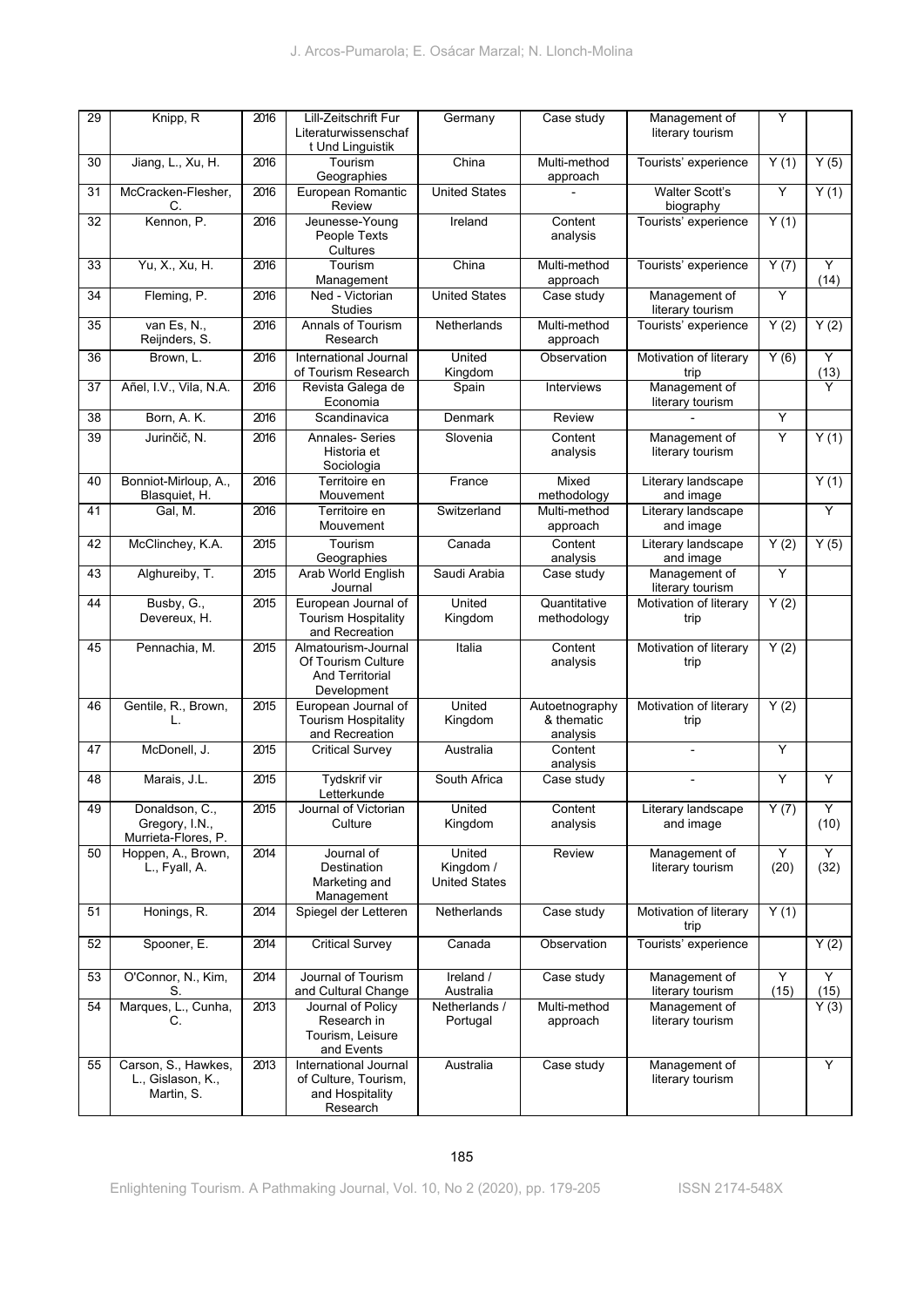| 56              | Yiannakis, J.N.,<br>Davies, A.        | 2012 | Journal of Heritage<br>Tourism                                | Australia                      | Case study                  | Management of<br>literary tourism |                   | Y                 |
|-----------------|---------------------------------------|------|---------------------------------------------------------------|--------------------------------|-----------------------------|-----------------------------------|-------------------|-------------------|
| 57              | Ridanpää, J.                          | 2011 | Journal of Tourism<br>and Cultural Change                     | Findland                       | Content<br>analysis         | Literary landscape<br>and image   | $\overline{Y(5)}$ | Y<br>(11)         |
| 58              | Smolej, T.                            | 2011 | Primerjalna<br>Knjizevnost                                    | Slovenia                       |                             |                                   | Y                 |                   |
| 59              | Richterich, A.                        | 2011 | Cartographic<br>Journal                                       | Germany                        | Content<br>analysis         | Literary landscape<br>and image   | Y(5)              | Y(6)              |
| 60              | Ghetau, L., Esanu,<br>L.V.            | 2011 | <b>WIT Transactions on</b><br>Ecology and the<br>Environment  | Romania                        | Case study                  | Management of<br>literary tourism |                   | Ÿ                 |
| 61              | Bridgma, R.                           | 2010 | Plan Canada                                                   | Canada                         | Case study                  | Literary landscape<br>and image   |                   | Y                 |
| 62              | Banyai, M.                            | 2010 | European Journal of<br><b>Tourism Research</b>                | Canada                         | Content<br>analysis         | Literary landscape<br>and image   |                   | Y<br>(24)         |
| 63              | Stiebel, L.                           | 2010 | <b>Current Writing</b>                                        | South Africa                   | Case study                  | Management of<br>literary tourism |                   | Y(2)              |
| 64              | Jia, H.                               | 2009 | Tourism                                                       | China                          | Case study                  | Tourists' experience              |                   | $\overline{Y(9)}$ |
| 65              | Broomhall, S.,<br>Spinks, J.          | 2009 | Dutch Crossing-<br>Journal Of Low<br><b>Countries Studies</b> | Australia                      | Content<br>analysis         | Literary landscape<br>and image   | Y(3)              |                   |
| 66              | Westover, P                           | 2009 | Studies in<br>Romanticism                                     | <b>United States</b>           |                             | Tourists' experience              | $\overline{Y(3)}$ |                   |
| 67              | Macleod, N., Hayes,<br>D., Slater, A. | 2009 | Journal of<br>Hospitality and<br>Leisure Marketing            | United<br>Kingdom              | Content<br>analysis         | Tourists' experience              |                   | Υ<br>(16)         |
| 68              | Earl, B.                              | 2008 | International Journal<br>of Cultural Studies                  | United<br>Kingdom              | Observation                 | Tourists' experience              |                   | Y(21)             |
| 69              | Fox, R.                               | 2008 | Journal of Heritage<br>Tourism                                | Croatia                        | Case study                  | Literary landscape<br>and image   |                   | $\overline{Y(3)}$ |
| 70              | Stiebel, L.                           | 2007 | Scrutiny2                                                     | South Africa                   | Case study                  | Management of<br>literary tourism |                   | Y(5)              |
| 71              | Buchmann, A.                          | 2006 | Tourism, Culture<br>and Communication                         | Australia                      | Multi-method<br>approach    | Tourists' experience              |                   | Υ<br>(23)         |
| 72              | Müller, D.K.                          | 2006 | Scandinavian<br>Journal of<br>Hospitality and<br>Tourism      | Sweden                         | Interviews                  | Management of<br>literary tourism |                   | Y<br>(22)         |
| 73              | Johnson, N.C.                         | 2004 | Social and Cultural<br>Geography                              | United<br>Kingdom              | Case study                  | Literary landscape<br>and image   | Υ<br>(22)         | Y<br>(22)         |
| $\overline{74}$ | Santesso, A.                          | 2004 | <b>ELH</b>                                                    | <b>United States</b>           |                             | Tourists' experience              | Y<br>(10)         |                   |
| 75              | Stiebel, L.                           | 2004 | <b>Critical Arts</b>                                          | South Africa                   | Case study                  | Management of<br>literary tourism |                   | Y<br>(12)         |
| 76              | Sheller, M.                           | 2004 | Language and<br>Intercultural<br>Communication                | United<br>Kingdom              | Case study                  | Tourists' experience              |                   | $\overline{Y(1)}$ |
| 77              | Busby, G., Brunt, P.,<br>Lund, J.     | 2003 | Tourism                                                       | United<br>Kingdom              | Quantitative<br>methodology | Management of<br>literary tourism |                   | Y<br>(27)         |
| 78              | Payne, S., Simpson-<br>Housley, P.    | 2001 | Prairie Forum                                                 | Canada                         | Quantitative<br>methodology | Literary landscape<br>and image   |                   | Y                 |
| 79              | Fawcett, C.,<br>Cormack, P.           | 2001 | Annals of Tourism<br>Research                                 | Canada                         | Multi-method<br>approach    | Management of<br>literary tourism | Υ<br>(58)         | Υ<br>(80)         |
| 80              | Busby, G., Klug, J.                   | 2001 | Journal of Vacation<br>Marketing                              | United<br>Kingdom /<br>Germany | Quantitative<br>methodology | Tourists' experience              |                   | Y<br>(199)        |
| 81              | Trapp, J.B.                           | 1998 | Moreana                                                       | United<br>Kingdom              |                             | Literary site                     | Υ                 |                   |
| 82              | Ashworth, A.,<br>Ashworth, G.         | 1998 | International Journal<br>of Heritage Studies                  | United<br>Kingdom              | Case study                  | Literary landscape<br>and image   |                   | Y(4)              |
| 83              | Ommundsen, W.                         | 1997 | Meanjin                                                       | Australia                      | Case study                  | Management of<br>literary tourism | Y                 |                   |
| 84              | Squire, S.J.                          | 1996 | GeoJournal                                                    | Canada                         | Case study                  | Literary landscape<br>and image   |                   | Y<br>(13)         |
| 85              | Squire, S.J.                          | 1996 | Journal of<br>Sustainable Tourism                             | Canada                         | Case study                  | Management of<br>literary tourism |                   | Y<br>(64)         |
| 86              | Squire, S.J.                          | 1994 | Annals of Tourism<br>Research                                 | Canada                         | Mixed<br>methodology        | Tourists' experience              | Υ<br>(79)         | Υ<br>(120)        |

186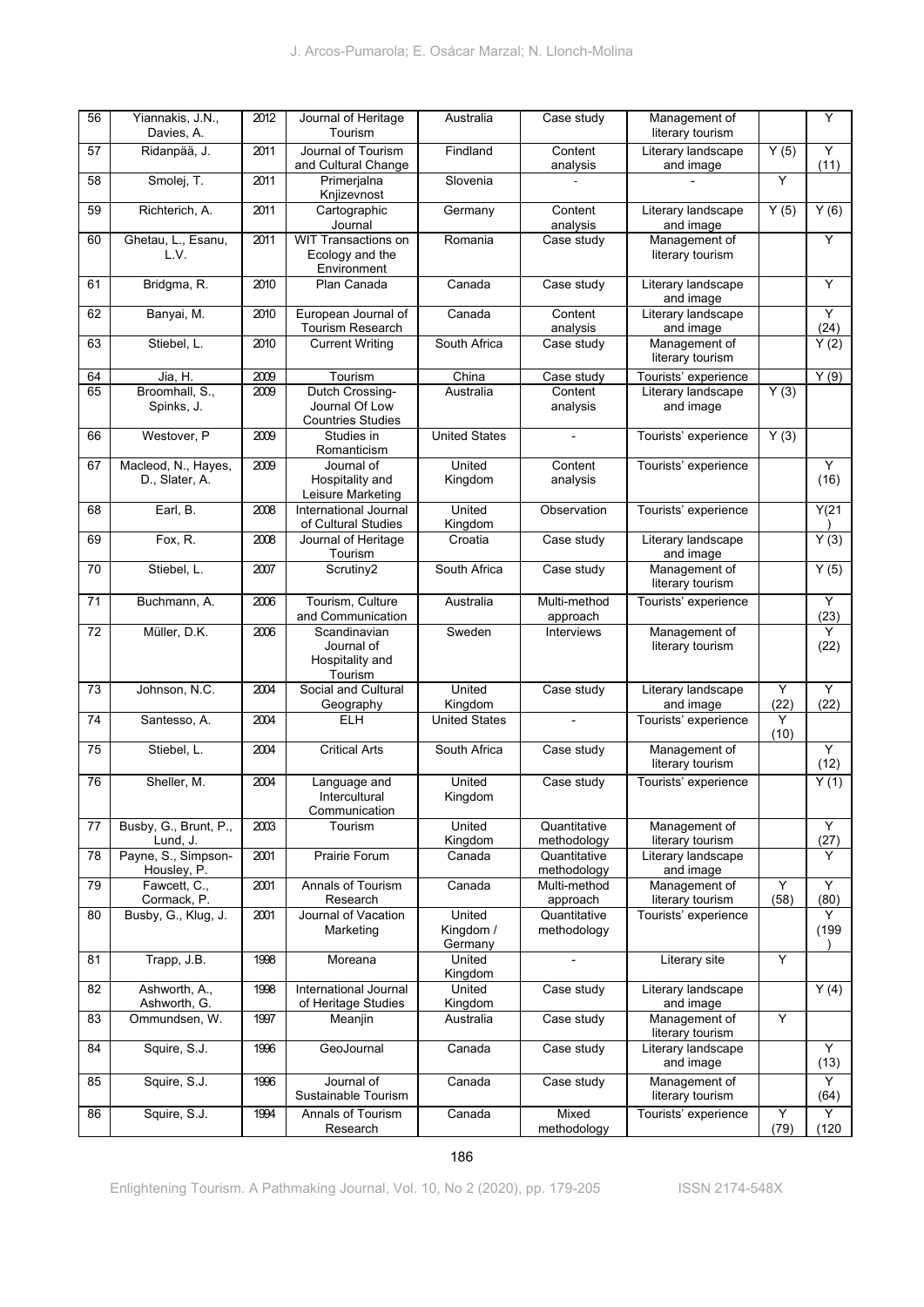| 87 | Schmidt-<br>Haberkamp, B. | 1992 | Aaa-Arbeiten Aus<br>Anglistik Und<br>Amerikanistik       | Germany           | Case study | Tourists' experience | $\checkmark$ |  |
|----|---------------------------|------|----------------------------------------------------------|-------------------|------------|----------------------|--------------|--|
| 88 | Seed. D.                  | 1983 | Ariel-A Review Of<br>International English<br>Literature | United<br>Kingdom | Case study |                      | Y(1)         |  |

Table 1. List of scientific publications on literary tourism in WoS and Scopus - period 1983-2019.

Source: Own elaboration.

If we distribute the data depending on the year of publication to be able to see the evolution of research on literary tourism over time, we obtain the data shown in Figure 1. Thus, we can see that most articles were published after the second decade of the 21st century, from 2010 onwards.



Source: Own elaboration.

Figure 2 presents the listing of 88 articles spread over time, showing the temporal distribution of publications on literary tourism.

187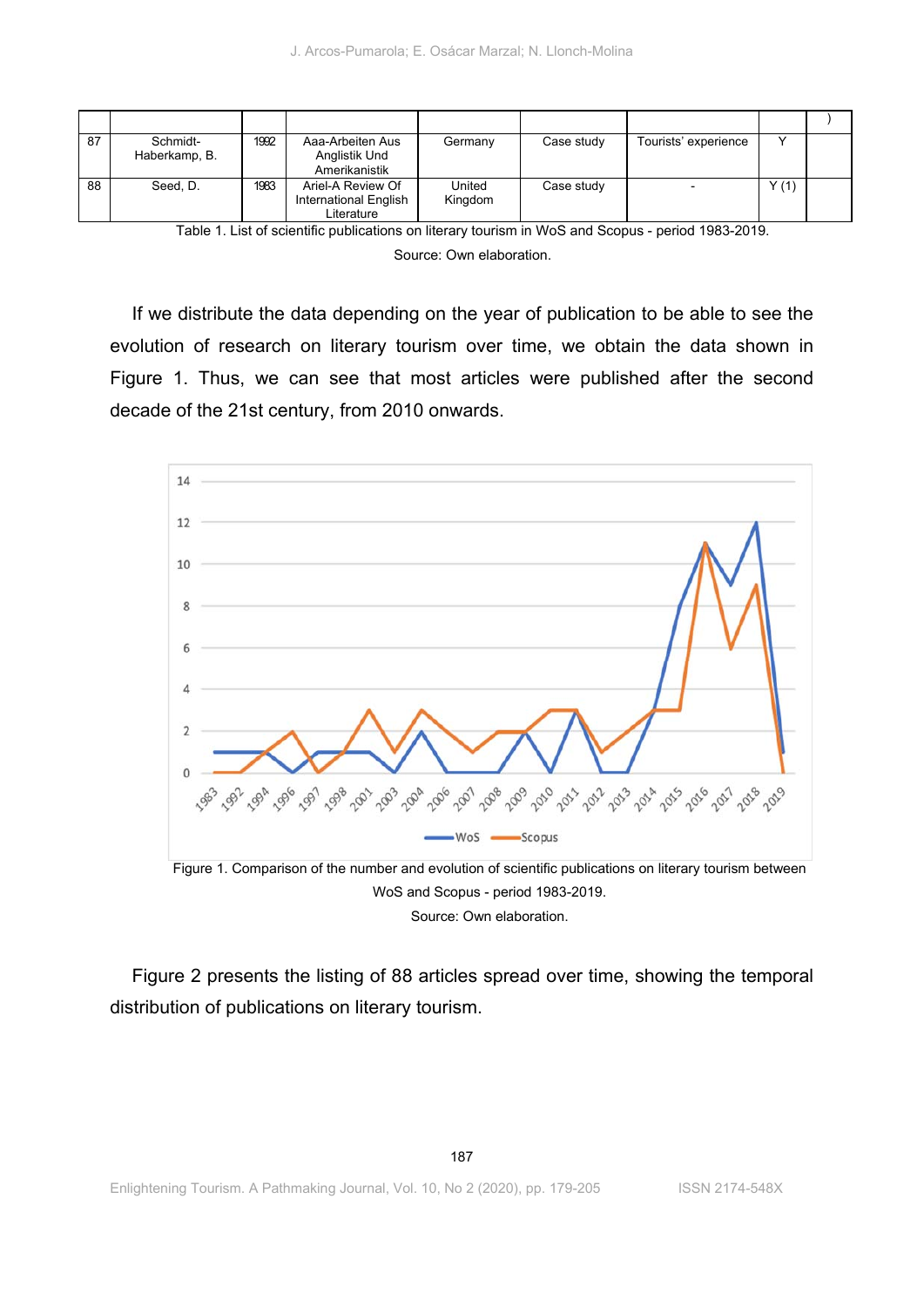

Figure 2. Number and evolution of scientific publications on literary tourism in WoS and Scopus - period 1983-2019.

Source: Own elaboration.

Figure 2 shows that, although the period analyzed started in 1983, it was not until 2015 that more than five articles per year were published, and this quantity of publications is maintained after 2015. Therefore, it could be argued that literary tourism is an area of study with a long tradition -since literature already motivated travel as far back as in Goethe's time (Uccella, 2008-2009). However, somehow, the study of literary tourism in the academic context is only a relatively modern, recent phenomenon.

If we try to locate the listed publications geographically, as showed on Figure 3, we can see a clear predominance of so-called Anglo-Saxon researchers, with 18 publications from UK universities, nine from USA and Canada and eight from Australia. These four countries are the most prolific when researching literary tourism. Other countries that published five or more publications between 1983-2019 are Spain, with seven publications, and China, with five.

It is quite surprising that countries with a strong presence in international literature, such as Germany, France, Italy, or Russia do not lead this list. A reason might be that these databases are predominantly English speaking, and they may somehow be biased language-wise. However, both databases include works not written in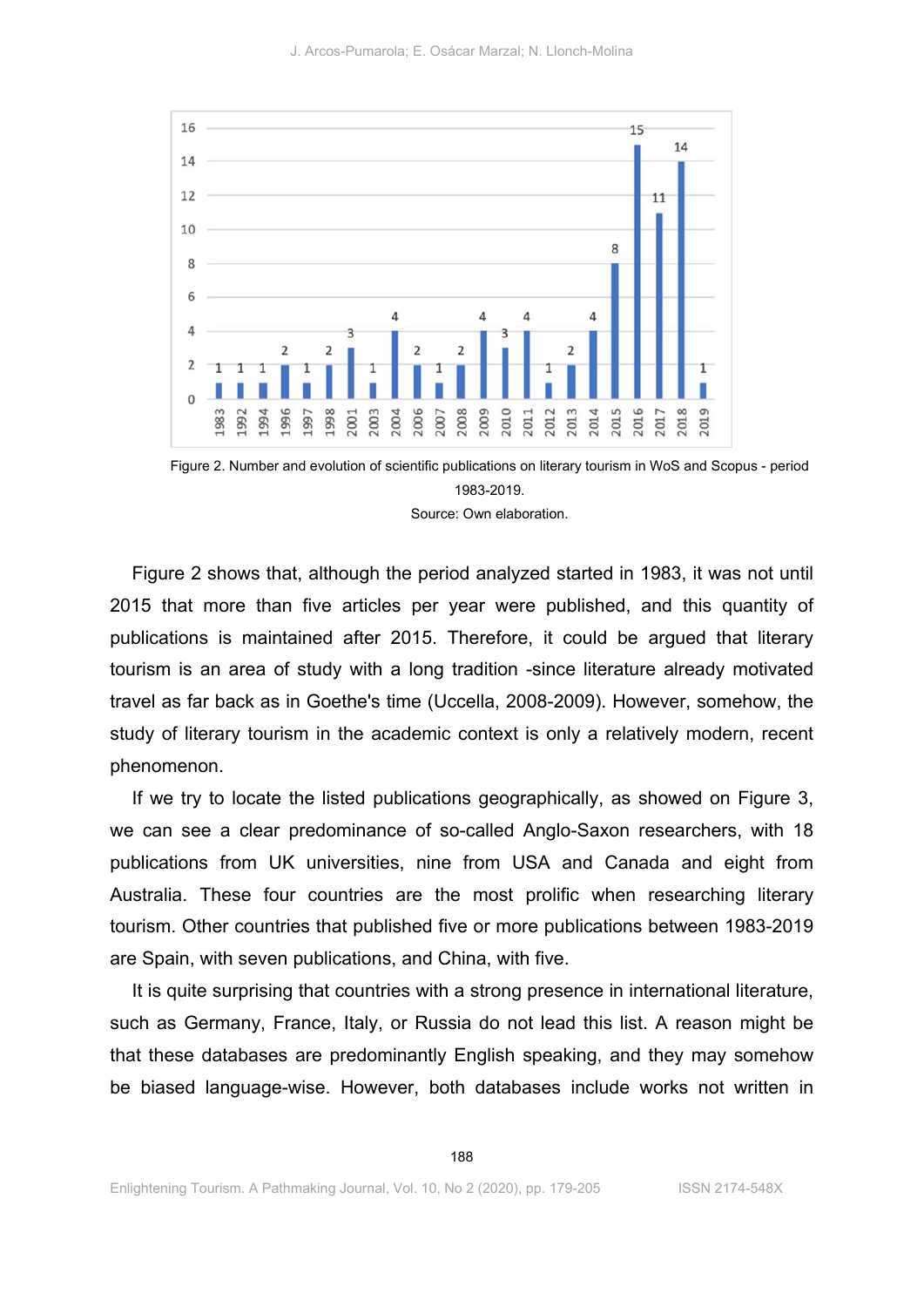English, and the presence of publications coming from Spain or China makes this argument dubious.



Figure 3. Main countries with a larger volume of publications on literary tourism during the period 1983- 2019 in WoS and Scopus. Source: Own elaboration.

The descriptive analysis also shows that most of the authors on literary tourism have just one indexed publication on this subject. There is a small number that has more than two publications and, therefore, can be considered experts on the field. Figure 4 shows authors with three or more publications and their number of works ranging from those with more publications to less. The most prolific authors are Honggang Xu, at Sun Yat-Sen University, and Lorraine Brown at Bournemouth University with four publications. After them, with three published works, we find Shelagh J. Squire, who has carried out her research career in Canada; Graham Busby at Plymouth University; and Lindy Stiebel from the University of Kwa-Zulu Natal.

189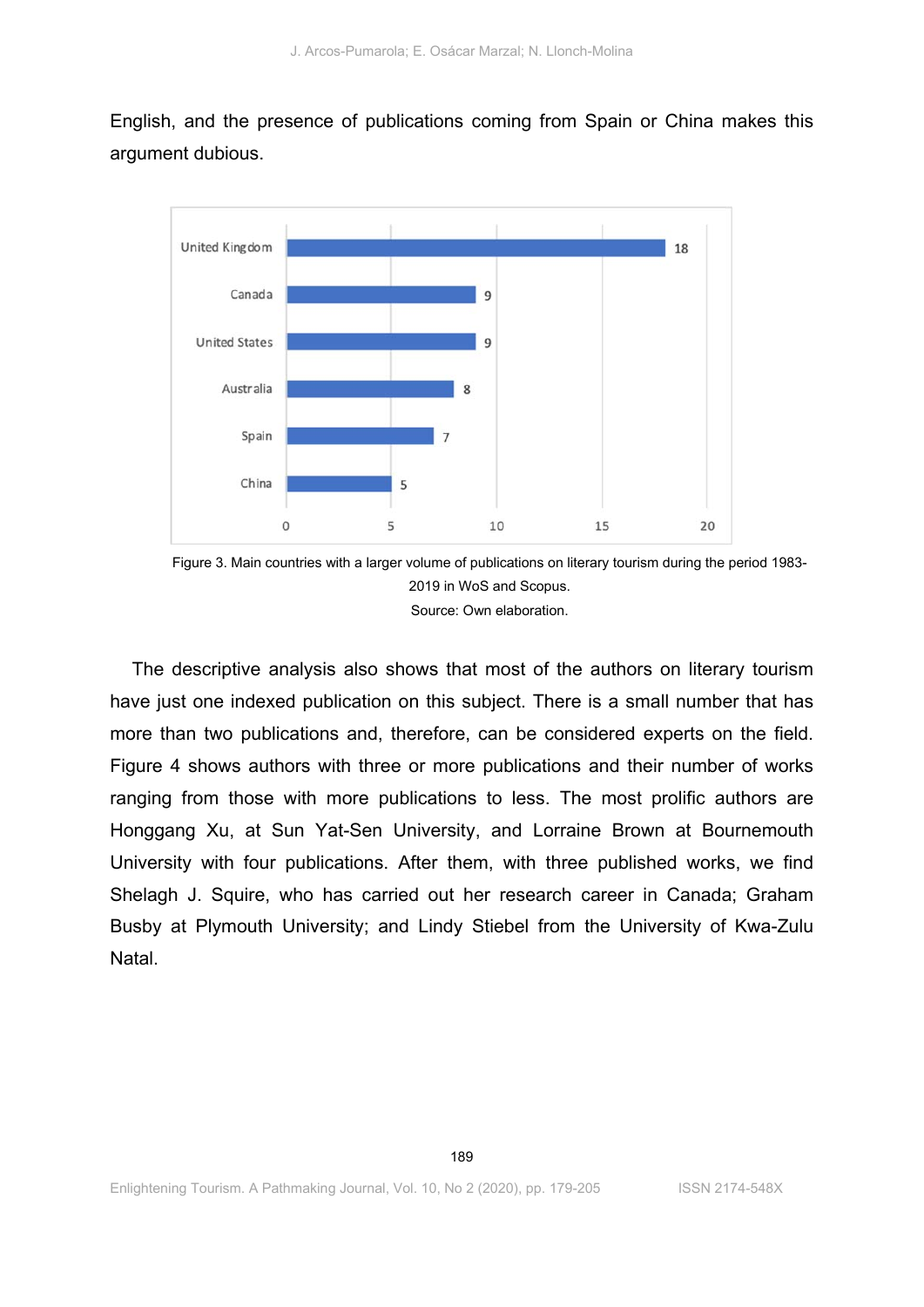

Figure 4. Main authors on literary tourism research. Source: Own elaboration.

The situation is very similar if we look at the universities that lead the way in research on literary tourism. Data shows that research in this area has been individually led by the authors mentioned above, in many cases done independently with no research group or team behind. Figure 5 backs this statement, since it shows that the highest number of publications is related to Sun-Yat Sen University, with four research contributions on this subject (4 is also the number of publications by the researcher Hongang Xu). The same data applies to Bournemouth University, with four publications by Lorraine Brown. With three published works, we identify the University of Kwazulu Natal, Lindy Stiebel's affiliation, and Plymouth University, where Graham Busby carries out his research.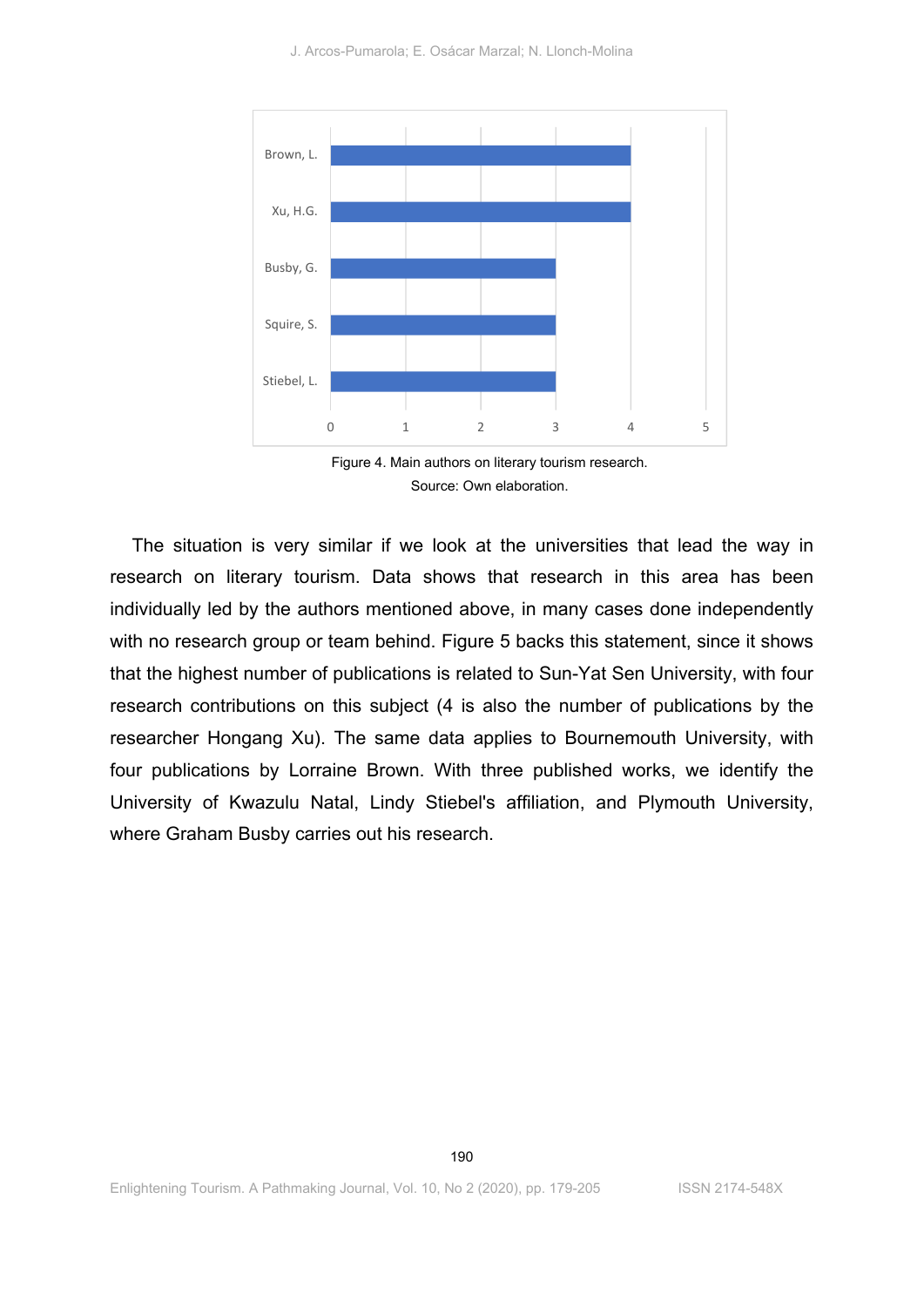J. Arcos-Pumarola; E. Osácar Marzal; N. Llonch-Molina



Figure 5. Main universities that have produced research works focused on literary tourism. Source: Own elaboration.

### **4. THEMATIC ANALYSIS OF LITERARY TOURISM RESEARCH**

Our research has identified the topics and methodologies used in articles on literary tourism. This section will analyze the findings in this area. A classification based on the methodology and topics has been made after the critical reading of articles.

Our goal was to see what methodological tools have been used in literary tourism research to highlight the most used tools until the present moment. At the same time, we also wanted to identify the most relevant lines of research in the field, i.e. what aspects researchers have mostly studied.

As mentioned earlier, this thematic analysis has been carried out with Nvivo 12, and through a critical reading of the literature in order to establish clear, meaningful links referred to the methodology and the object of study.

# *4.1) ANALYSIS OF THE METHODOLOGIES USED*

Our analysis states, in the first place, that research on literary tourism to date has mostly used qualitative research methodologies.

The use of quantitative research methodologies for the study of literary tourism is currently a minority. One of the few examples is the research by Bonniot-Mirloup and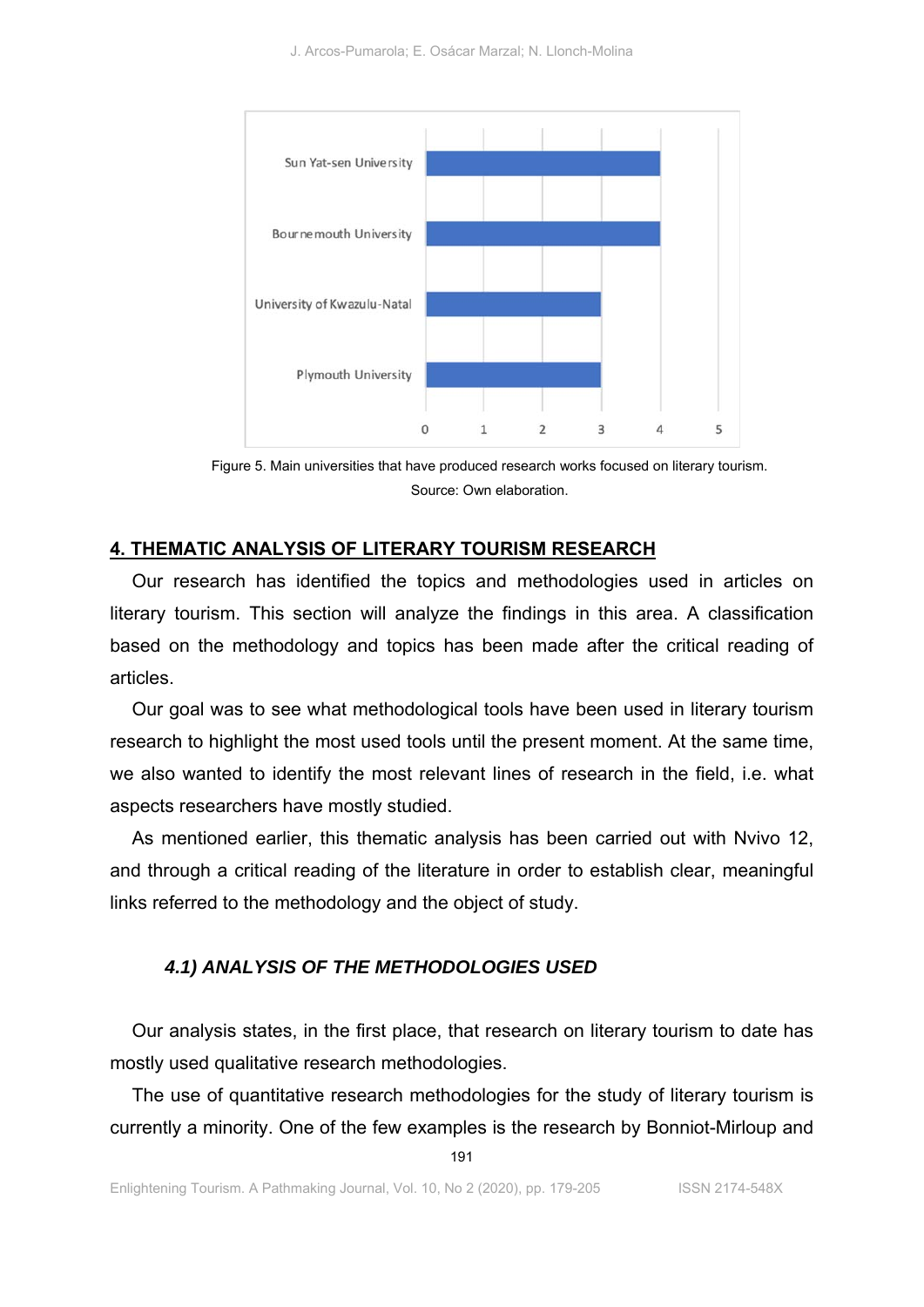Blasquiet (2016), which uses a quantitative approach to examine the context of authors' house-museums. They obtained a typology of house-museums that enabled an analysis of the reality in France. There is also the study through quantitative surveys on the topic of visitors' motivations to Anne Frank's museum, carried out by Busby & Devereux (2015).

The studies mentioned above validate quantitative methodologies since they can provide global perspectives about the specific realities of literary tourism that can also help to know better who practices this type of tourism, their motivations, and the heritage facilities at hand.

However, as it has been pointed out, most research on literary tourism has focused on the study of specific realities, i.e. through case studies, intending to go deeply into specific objects of study by using qualitative methodologies. Three qualitative methodologies stand out after a thorough reading of the articles: content analysis, detailed interviews, and observation.

On the one hand, content analysis is usually used to examine the tourist image in the literary tourism context. Thus, travel blogs (Banyai, 2010), web sites (Jurinčič, 2016) and promotional materials (Kuna, 2018) have been analyzed. On the other hand, the other main topic studied through content analysis has been the experience of literary tourism visitors. This has been carried out through content analysis of touristic products (Macleod, Shelley & Morrison, 2009), analyzing the text from nonfiction travel literature to understand the experience of visitors for example, in Paris (McClinchey, 2015), through the analysis of a wide range of materials linked to specific products and experiences (Gothie, 2016) or through the analysis of travel guides to understand the role of literature -in this case, of poetry- in the construction of a touristic view (Yu & Xu, 2016). This later article combines content analysis and observation.

As far as detailed interviews as a methodology is concerned, in most cases the predominant aim has been to analyze and assess the management of literary tourism in specific areas (Añel & Vila, 2016; Azuara Grande, Esteban Curiel & Río de la Hoz, 2019; Müller, 2006) or of specific heritage facilities, such as birth homes (Wang & Zhang, 2017) directly interviewing the experts. Interviews also analyze literary tourism visitors' experience with multiple scopes. For instance, to understand the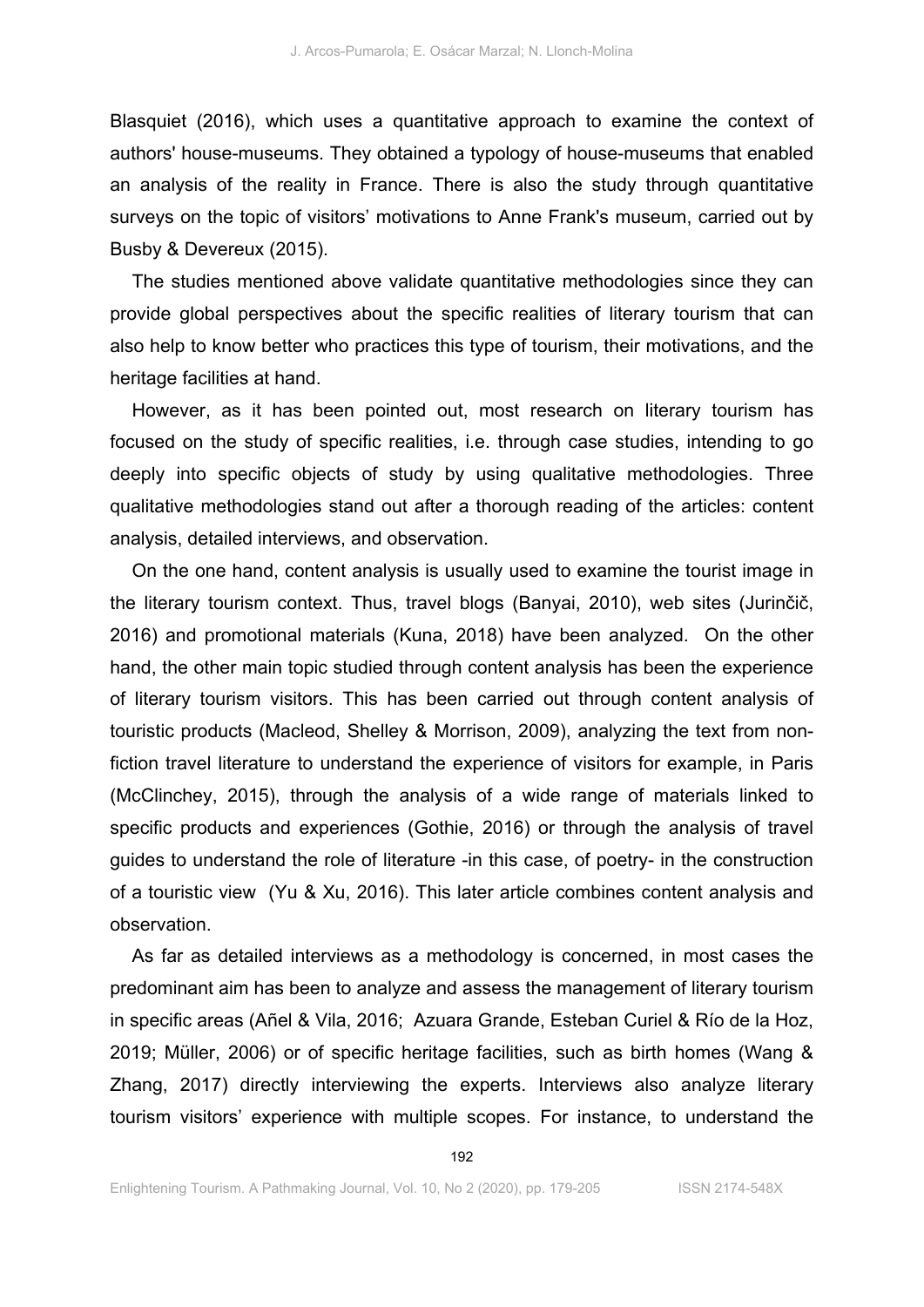process that helps to fill with meaning certain spaces in destinations which are part of literary tours (van Es & Reijnders, 2018), what factors are present in the planning phase of a literary trip (MacLeod et al., 2018), or what role the touristic experience plays in creating literary spaces (Jiang & Xu, 2016, 2017).

Last, observation with varying degrees of participation is the most used research methodology by researchers on literary tourism. This methodological approach has served several goals. Because of its nature, it allows direct access to literary tourism visitors' experiences, and therefore its main goals have been the study of visitors' touristic experience and the intervening factors in such experience. Topics of analysis were: what gives meaning and shapes the tourist experience in literary routes (van Es & Reijnders, 2016, 2018), the value of territory provided by housemuseums (Bonniot-Mirloup & Blasquiet, 2016) visitors' satisfaction in these same spaces (Wang & Zhang, 2017) and the analysis of the motivations for visiting spaces that celebrate the lives of literary authors (Brown, 2016), among others.

# *4.2) LINES OF RESEARCH AND TRENDS IN LITERARY TOURISM RESEARCH*

This section will identify existing lines of research and trends in specialist literature. Our research has not been comprehensive in the sense that not all existing articles are going to be mentioned. Instead, after the critical reading of articles, we created topic clusters, and we then referred to those articles that best exemplify the topics. We have been able to identify four principal objects of study in academic literature. Through the identification of the topics on which most of the authors have focused, we will outline the possible future trends in literary tourism research. In order to facilitate a comprehensive view of this research area, the following section will be divided into four parts, one per line of research so that each part will detail their specific trends and objects of study. The highlighted research lines are the experience of the literary tourist, the management of literary tourism, the literary landscape and image, and the motivation behind a literary trip.

#### **A) THE EXPERIENCE OF THE LITERARY TOURIST**

193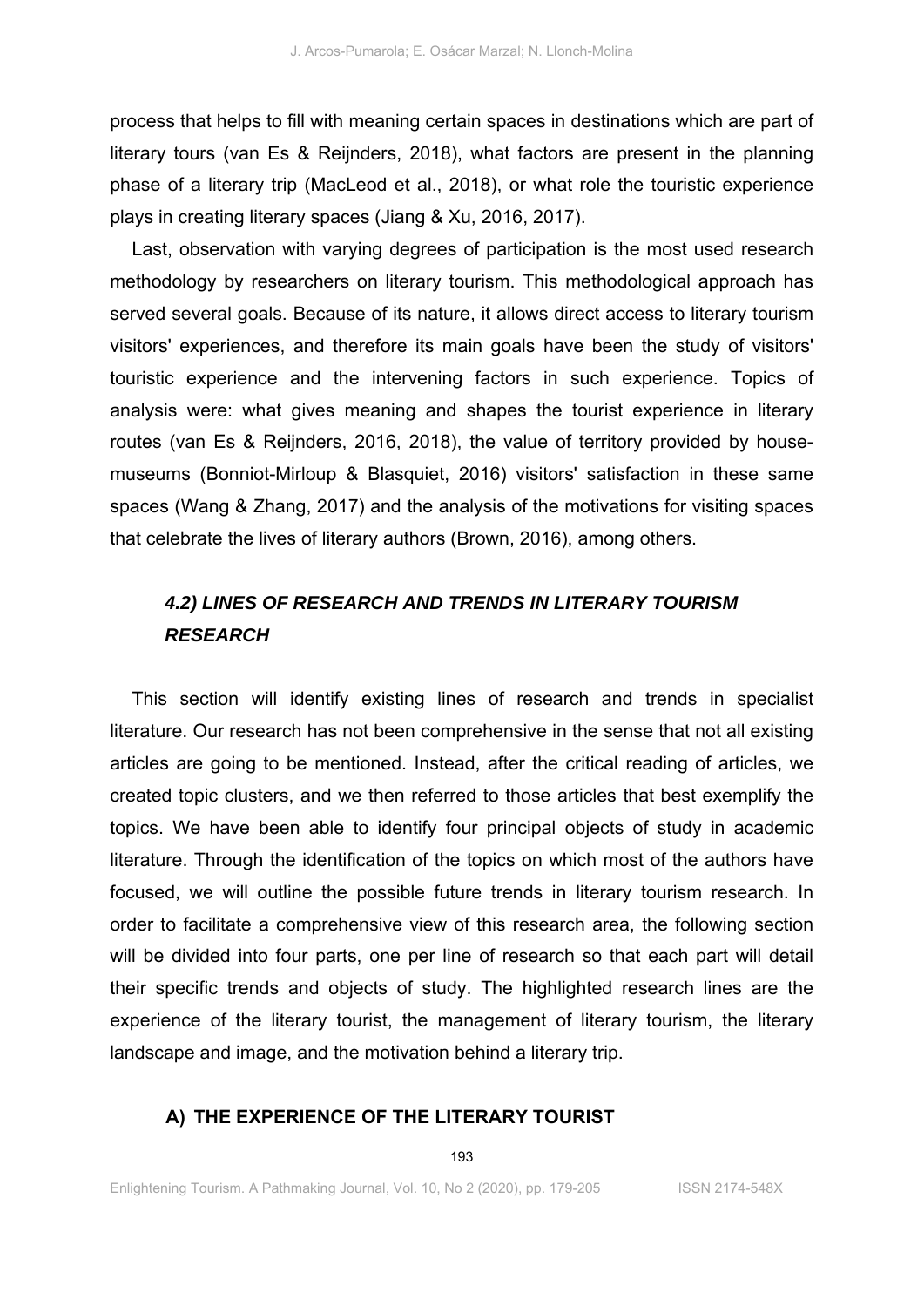When we speak about the literary tourist experience from an academic point of view, it needs to be understood as an experience that goes beyond experiencing leisure but capable of integrating and transmitting different cultural dimensions linked to a territory and its values (Squire, 1994, 1996a, 1996b). Likewise, the many touristic products, through diverse and combined multiple narratives, can bare the soul of the territory to its visitors (van Es & Reijnders, 2016, 2018) and reveal the depth of the cultural landscape which shapes its literary heritage (Spooner, 2014).

This type of cultural communication that occurs within the framework of literary tourism is not passive, i.e. the visitor is not a passive agent who receives content and interpretations of a landscape, quite the opposite; the visitor plays a crucial role in adding value to literary spaces and interpreting them (Jiang & Xu, 2016, 2017). The intangible nature of literary spaces needs the imagination and the active role of their visitors because it is the performative nature of visitors that make the connection between literary spaces and specific values so visitors can perceive such spaces as "authentic" (Jia, 2009; Orr, 2018).

This interpretation means that literary tourism is not to be seen as a type of passive tourism and places it near the concepts of creativity and performativity. Case studies like those by Gothie (2016) highlight the importance of the subject in the creation of meaning in literary tourism experiences. Performativity in touristic experiences needs mediation tools that help visitors create meaning. Therefore, the role played by mediation factors involved in literary tourism is vital to create the touristic experience (Earl, 2008), and the resulting message comes from the dialogue between visitors and those factors. Regarding this topic, we also found research contributions that aimed at defining the criteria to be considered when creating materials for mediation in literary tourism in order to provide visitors with a satisfactory experience (Macleod et al., 2009).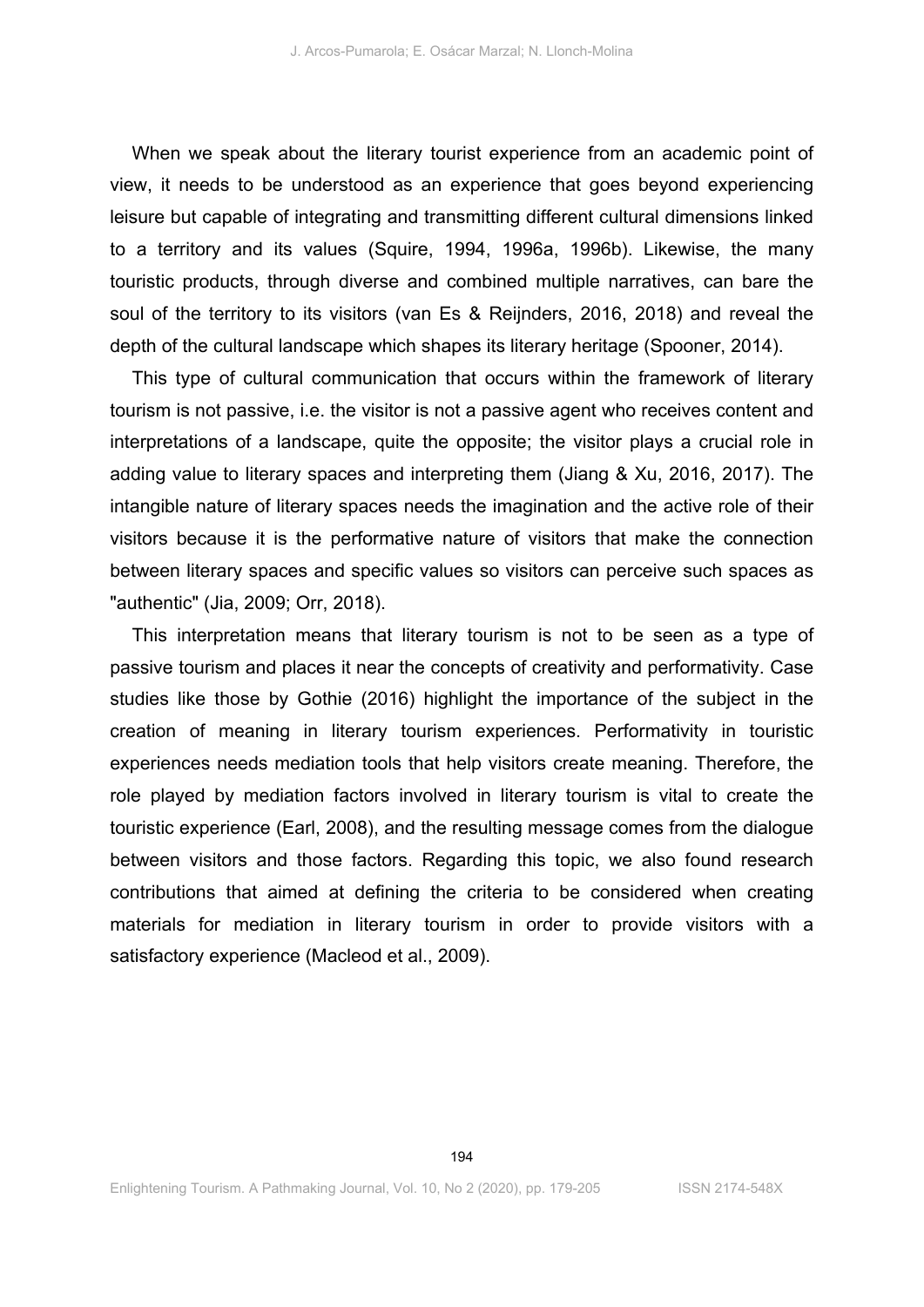#### **B) MANAGEMENT OF LITERARY TOURISM**

As far as management of literary tourism is concerned, the articles selected and analyzed offer a wide range of complementary perspectives, since most of them address very different realities. However, some common patterns can be found.

In the first place, the contribution of Hoppen, et al. (2014) provides a general view of literary tourism and its possible development. They state that literary tourism is becoming a trend and gaining relevance in the creation of a brand for destinations.

We can also find several articles which point out the potential of literary tourism in rural areas and its role in reviving the local economy, be it through the concept of the book town (Azuara Grande et al., 2019) or links to sustainable rural tourism (Marques & Cunha, 2013). In the same way, it is also highlighted the need for quality literary attractions and an appropriate location (Yiannakis & Davies, 2012), and for a global view of the destination that integrates touristic development and sustainable development (Arcos-Pumarola, Osácar & Llonch-Molina, 2018; Müller, 2006). We can, therefore, see that literary tourism, though not perceived as mass tourism, cannot ignore the current problems which come from poor management. As previously mentioned, good publicity can stop literary tourism from being a minority product and become an asset to revive the economy of both rural and urban areas, as shown by Alghureiby through the case of the Creative City of Dublin (2015).

Further research has focused on studying specific aspects of the development of this type of tourism, such as the willingness and knowledge of those professionals involved (Torabi Farsani, Saffari, Shafiei & Shafieian, 2018), the possibilities professionals in the sector have to create value through literary tourism (O'Connor & Kim, 2014), local people's view, tolerance and knowledge of this type of tourism (Busby, Brunt & Lund, 2003) or identifying the role-specific elements of literary tourism play in its development.

Related to the later, we highlight the role of house-museums to give value to the literary heritage of a destination (Topler, 2016); the importance of the messages sent from these facilities and how they help value an author (Jurinčič, 2016), and last but not least, the role played by literary tours in adding value to a literary territory (Stiebel, 2007).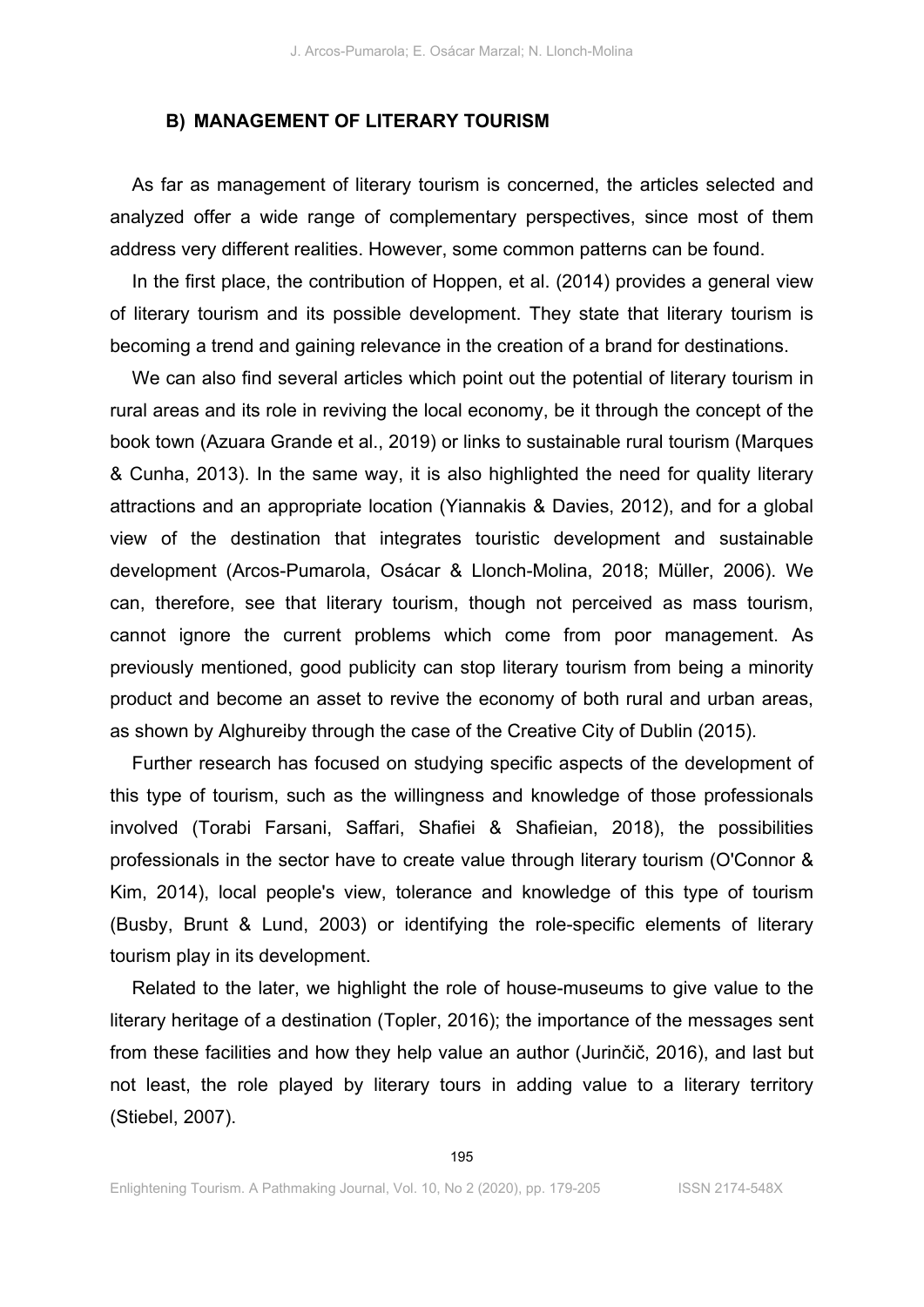#### **C) LITERARY LANDSCAPE AND IMAGE**

As this section's paragraph suggests, when it comes to understanding the effect literature and literary tourism have on a given territory, we can find two different but complementary approaches.

On the one hand, we can find authors who focus on the analysis of the literary landscape and its meanings. This way, if we look at a territory from a literary perspective, we give it a semiotic depth, which creates an opportunity for richer and more complex current literary narratives (MacKenzie, 2017). Several factors play a crucial role when designing a literary landscape, e.g., authors' homes (Bonniot-Mirloup & Blasquiet, 2016), literature read as map-making (Richterich, 2011; Rios, 2018) or the popularity of a piece of fiction which, in occasions, can transcend the fiction's intangibility and transform the tangible landscape, adapting reality to the fictionalized territory (Payne & Simpson-Housley, 2001).

On the other hand, a further line of research would focus on the ways the power of a literary landscape has to define the image of a destination. Articles on this topic firstly deal with the potential of certain literary figures, to be commoditized, and how, through this transformation into a literary tourism product, they also generate an image of the destination (Fox, 2008). Secondly, they deal with existing strategies and dynamics that generate literary landscapes within the framework of literary tourism (Le Bel, 2017). Moreover, thirdly, they deal with the role of promotional materials (Kuna, 2018), of cultural mediators (Banyai, 2010) and culture-oriented mass media (Saldanha, 2018) in creating a literary image of destinations. These different approaches aim at understanding literary tourism as an asset in place-making and the creation of an image for destinations (Bridgma, 2010).

#### **D) THE MOTIVATION BEHIND A LITERARY TRIP**

One of the most popular objects of study in research linked to literary tourism refers to the motivation of literary tourists. In this line of research, we must highlight the works of Lorraine Brown, who wrote two articles that posed the question of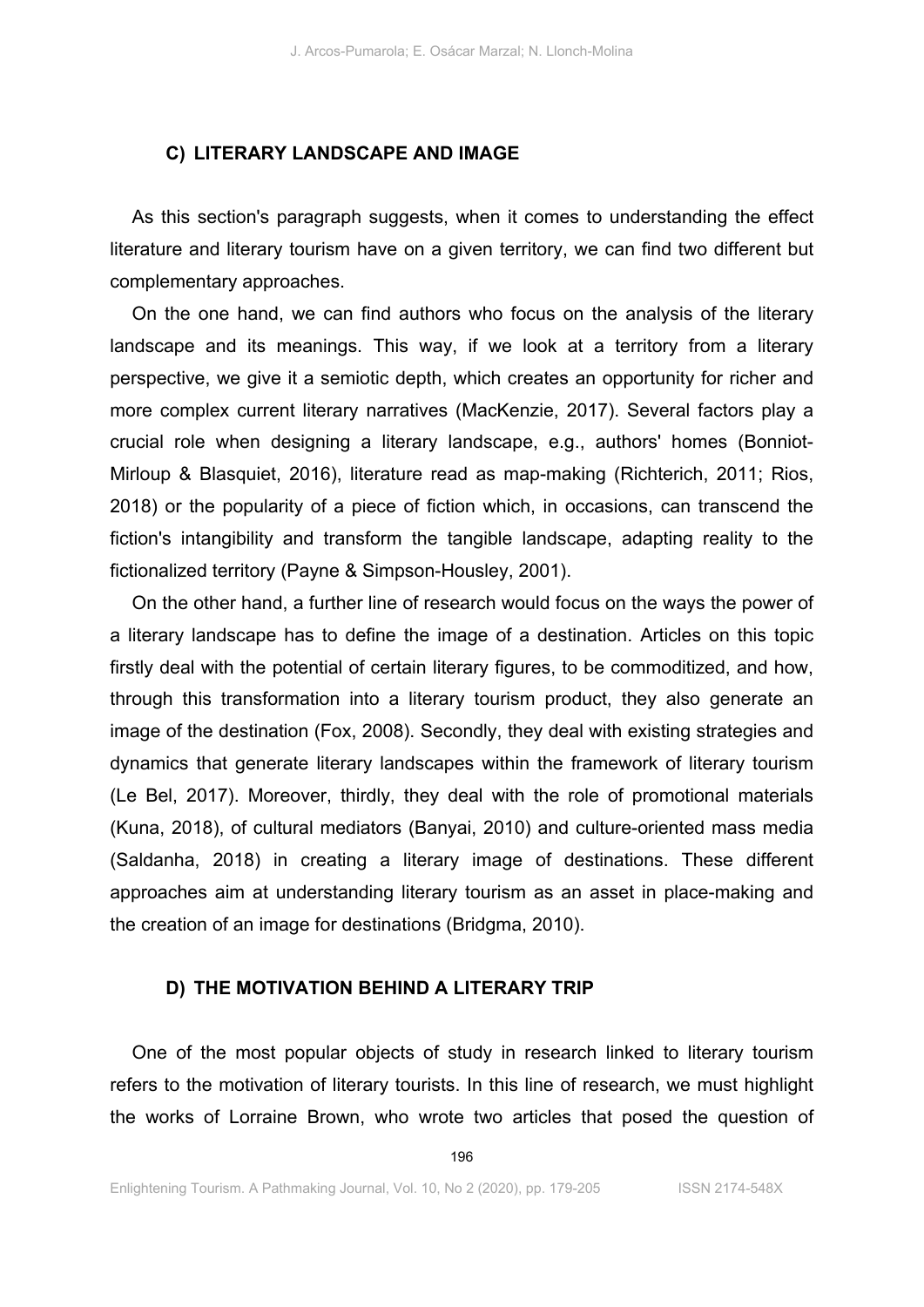tourists' motivations in two different contexts: the graves of Jean-Paul Sartre and Simone de Beauvoir in Paris (Brown, 2016) and the Vittoriale degli italiani, the last home of the poet D'Annunzio (Gentile & Brown, 2015).

Other research publications worth mentioning have been produced by Busby & Devereux (2015). They consider literature as a probable motivation to visit spaces closely linked to other types of tourism, but that have a high literary component. Such would be the case of Anne Frank's House or Pérez Redondo's article (2017), which aims at describing the profile of the literary tourist in Spain.

#### **5. CONCLUSIONS**

This paper aimed to gain a comprehensive perspective about the estate of the art research on literary tourism. We developed a systematic literature review -which consisted of a descriptive analysis to identify the number and evolution of studies in literary tourism-, and a thematic analysis to identify the main research lines of literary tourism research. Through the findings of both analyses, we have attained the objectives of this paper.

Literary tourism research started at the beginning of the 1980s and did not take off until 2015. This leads us to confirm that literary tourism, despite its long history, has not been a meaningful subject of study until our preceding decade, and hence its study can be considered a current trend within the research field of cultural tourism as an object of academic study. Future research will have to take into consideration what factors have contributed to the growth of this trend, but the coincidence in time with the creation and expansion of the net of Creative Cities of Literature by UNESCO -which was born in 2004 but has been in permanent expansion since 2010 and has propelled creative culture and creative tourism-, should not be forgotten.

The descriptive analysis has enabled us to point at possible future lines of research: the reduced presence of non-English speaking countries with a strong literary tradition -Germany, France, Italy or Russia for instance- in research on literary tourism or the reasons for research on literary tourism being carried out mostly individually by researchers.

The thematic analysis, on the other hand, has provided us with a global view of the methodology used in research and what objects of study have been analyzed with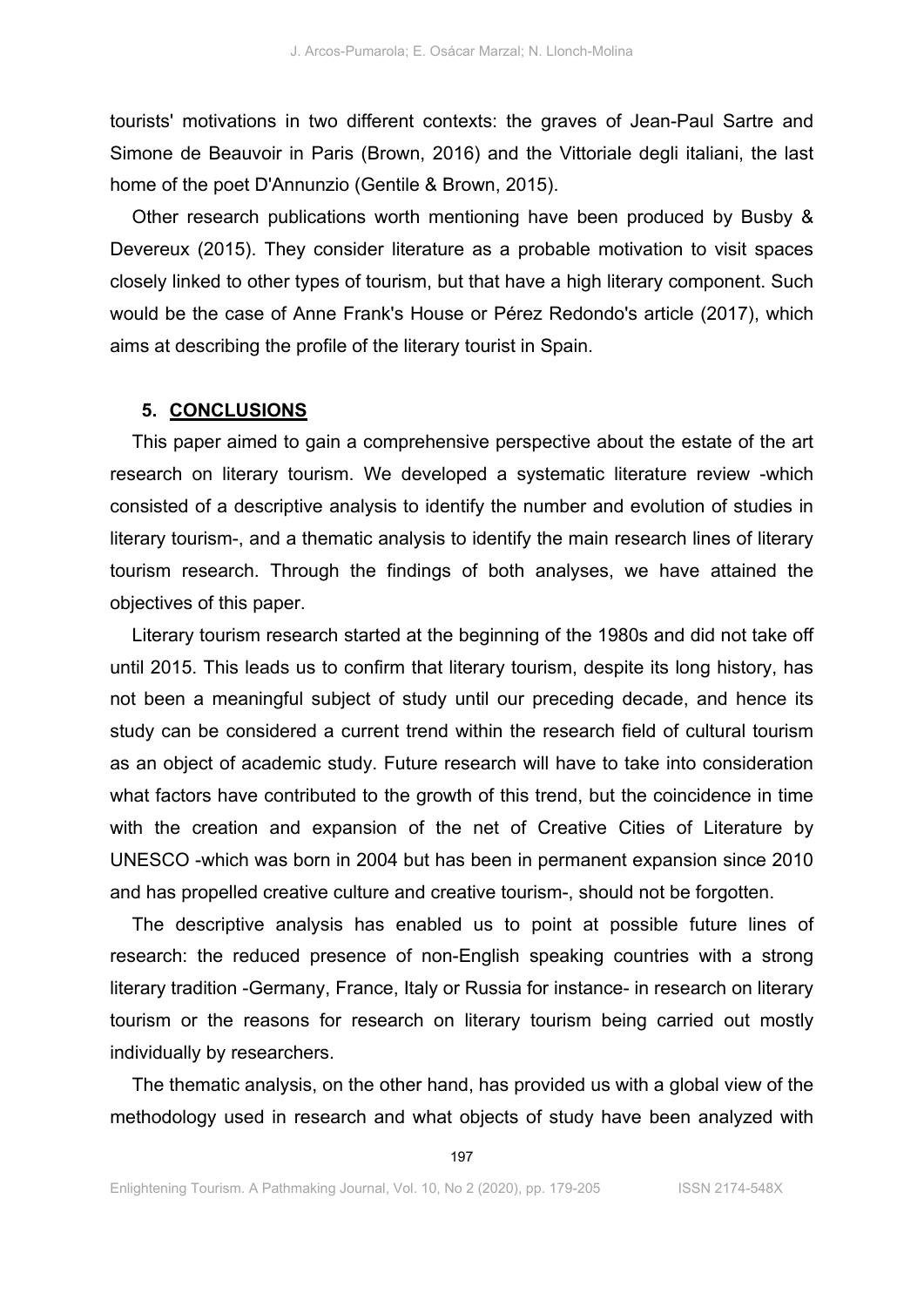respect to literary tourism. Our current literature review has provided a global representation of the current trends and can also help to identify lines of action to be able to face the challenges posed by literary tourism. Consequently, future lines of research could formulate the following questions: Could quantitative methodological approaches improve research in literary tourism? Considering the concern on sustainable tourism development (Arcos-Pumarola et al., 2018; Müller, 2006), research on literary tourism should also address how to develop the touristic offer of a literary destination avoiding negative tourism externalities? Also, if literary tourism is a type of tourism that requires a constant creative activity on the part of the visitor through the stimulation of their imagination (Gothie, 2016; Jia, 2009; Jiang & Xu, 2016, 2017; Orr, 2018), how come no established lines of research study the cultural needs that literary tourists have so that they can unveil the literary landscape at hand?

Regarding this last question, it is urgent to encourage reflection on the figure of the literary tourist and on the tools at hand to help visitors in the discovery and interpretation of a literary landscape (Earl, 2008), i.e. how to make the necessary knowledge to "live" the experience and fill literary spaces of territory with meaning, widely available.

These are some examples of how our description of research trends on literary tourism opens the door to identifying new specific research topics that can add value to the existing knowledge we have on this type of tourism. It also opens the door to enabling sustainable literary heritage touristic initiatives which are also respectful towards the integrity and coherence of the heritage that we want to enrich.

#### **References**

Alghureiby, T. Dublin: Of the City and its Literary Legacy. *Arab World English Journal*, No 3, 2015, pp. 183-196, ISSN 2229-9327.

Añel, I.V.; Vila, N.A. Literary tourism in ourense | Turismo literario en ourense: Situación en 2015 e perspectivas. *Revista Galega de Economia*, Vol 25, No 1, 2016, pp. 87-108, ISSN 2255-5951.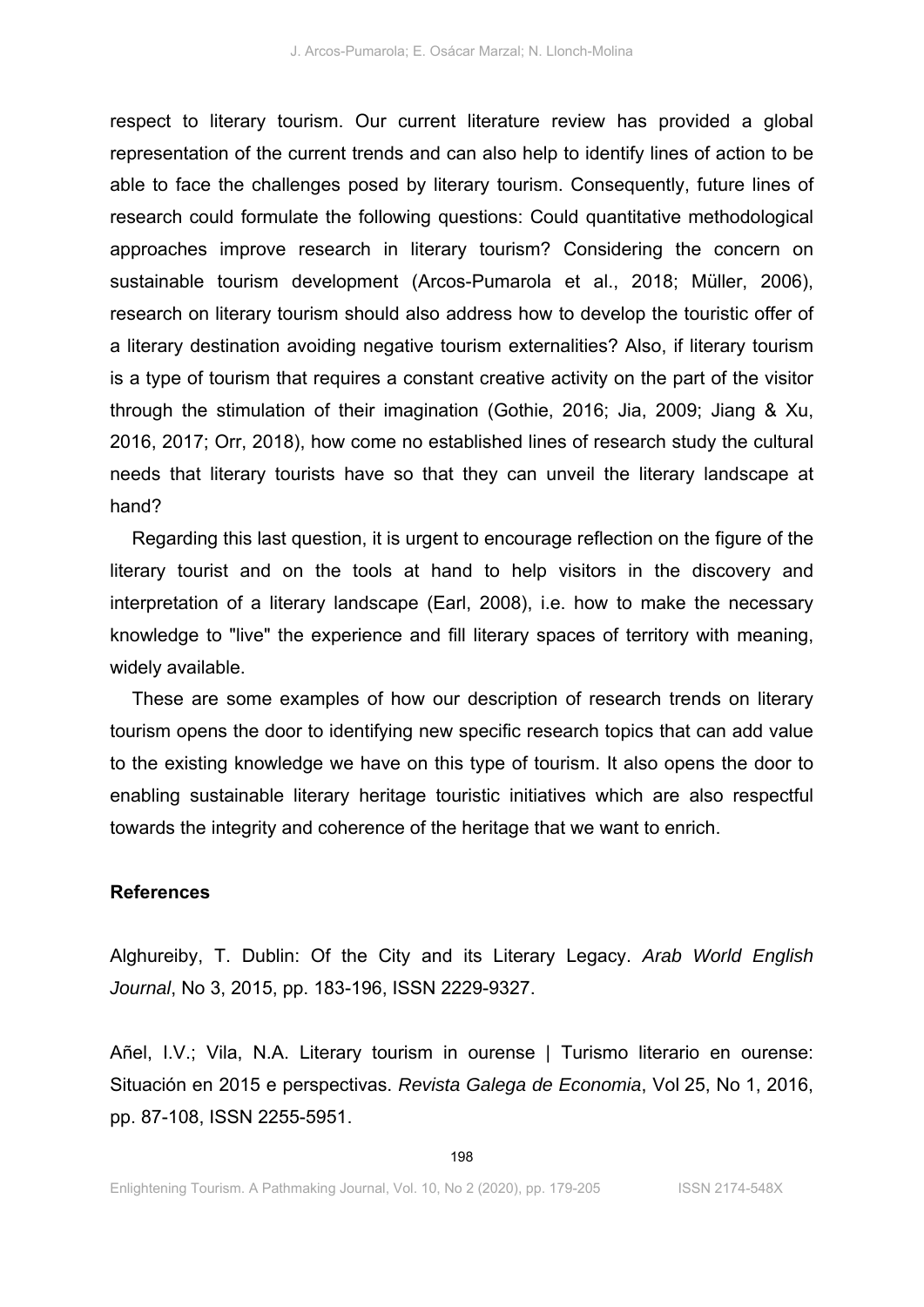Arcos-Pumarola, J.; Osácar, E.; Llonch-Molina, N. Literary urban landscape in a sustainable tourism context. *Human Geographies,* Vol 12, No 2, 2018, pp. 175-189, ISSN 2067-2284.

Azuara Grande, A.; Esteban Curiel, J.d.; Río De La Hoz, I.d. Recomendaciones y propuestas de mejora para los destinos literarios de carácter rural: El caso de estudio de la Villa del Libro de Urueña (Valladolid). *PASOS. Revista de Turismo y Patrimonio Cultural*, Vol 17, 2019, pp. 25-38, ISSN 1695-7121.

Banyai, M. Dracula's image in tourism: Western bloggers versus tour guides. *European Journal of Tourism Research,* Vol 3, No 1, 2010, pp. 5-22, ISSN 1314- 0817*.* 

Beeton, S. *Film-induced tourism*. Great Britain: Channel View Publication, 2005, ISBN 1845410149.

Bonniot-Mirloup, A.; Blasquiet, H. From novels to places: The writer's home as a Gateway (France) | De l'œuvre aux lieux: La maison d'écrivain pour passerelle (France). *Territoire en Mouvement*, No 31, 2016, pp. 1-19, ISSN 1950-5698.

Bridgma, R. Planners work in mysterious ways...literary tourism and the imagination. *Plan Canada,* Vol 50, No 2, 2010, pp. 42-46, ISSN 0032-0544.

Brown, L. Tourism and Pilgrimage: Paying Homage to Literary Heroes. *International Journal of Tourism Research*, Vol 18, No 2, 2016, pp. 167-175, ISSN 1522-1970.

Busby, G.; Klug, J. Movie-induced tourism: The challenge of measurement and other issues. *Journal of Vacation Marketing*, Vol 7, No 4, 2001, pp. 316-332, ISSN 1479- 1870.

Busby, G.; Brunt, P.; Lund, J. In Agatha Christie country: Resident perception of

199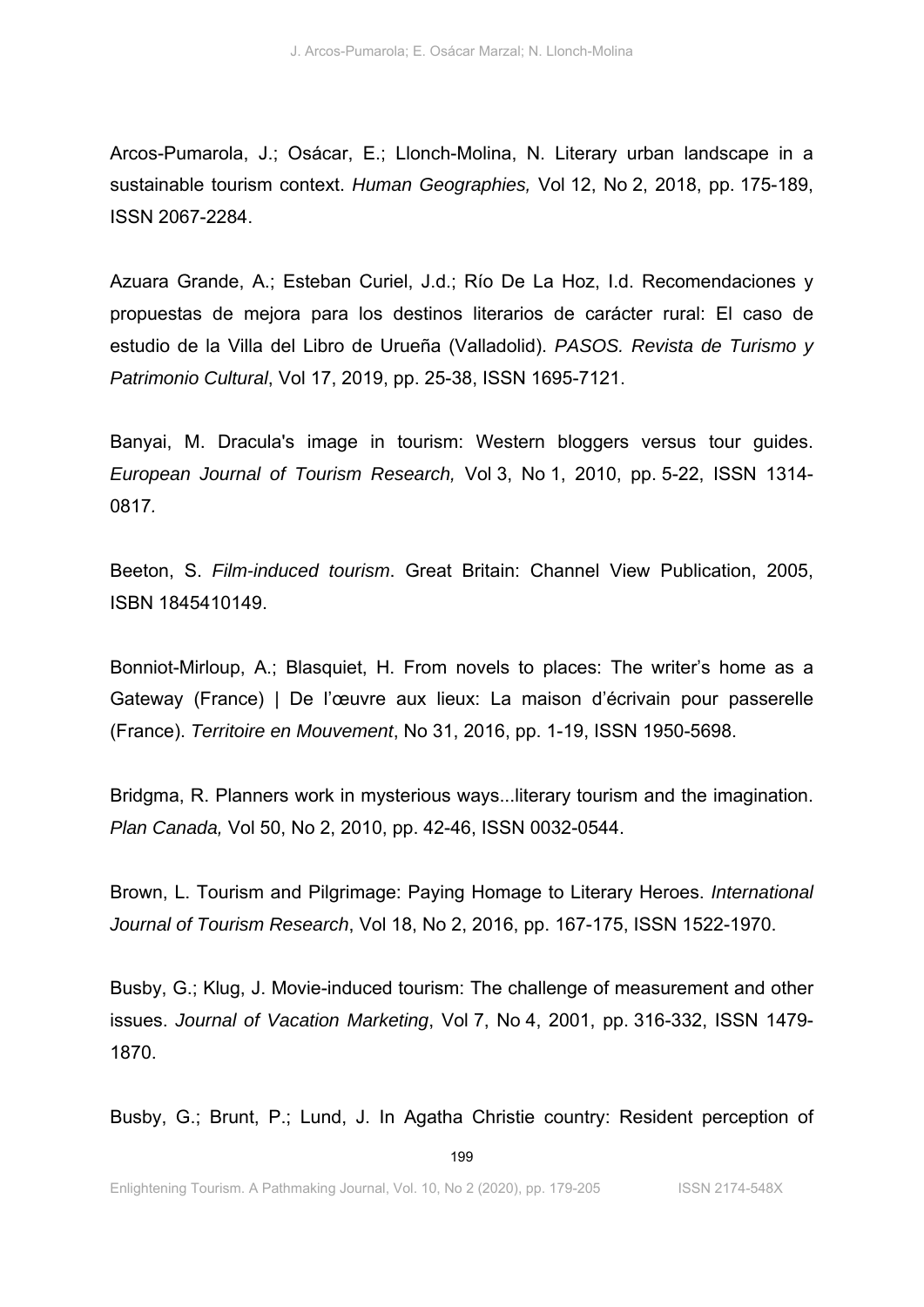special interest tourism. *Tourism*, Vol 51, No 3, 2003, pp. 287-300, ISSN 1849-1545.

Busby, G.; Devereux, H. Dark tourism in context: The Diary of Anne Frank. *European Journal of Tourism, Hospitality and Recreation*, Vol 6, No 1, 2015, pp. 27-38, ISSN 2182-4924.

Dubois, L.E.; Gibbs, C. Video game–induced tourism: a new frontier for destination marketers. *Tourism Review*, Vol 73, No 2, 2018, pp. 186-198, ISSN 1759-8451.

Earl, B. Literary tourism: Constructions of value, celebrity and distinction. *International Journal of Cultural Studies,* Vol 11, No 4, 2008, pp. 401-417, ISSN 1460-356X.

Fox, R. Marin držić: A case for Croatian literary tourism. *Journal of Heritage Tourism,* Vol 3, No 2, 2008, pp. 138-153, ISSN 1743-873X.

Gentile, R.; Brown, L. A life as a work of art: literary tourists' motivations and experiences at il Vittoriale degli Italiani. *European Journal of Tourism, Hospitality and Recreation,* Vol 6, No 2, 2015, pp. 25-47, ISSN 2182-4924.

Gothie, S.C. Playing "Anne": Red braids, Green Gables, and literary tourists on Prince Edward Island. *Tourist Studies,* Vol 16, No 4, 2016, pp. 405-421, ISSN 1741- 3206.

Hoppen, A.; Brown, L.; Fyall, A. Literary tourism: Opportunities and challenges for the marketing and branding of destinations? *Journal of Destination Marketing and Management*, Vol 3, No 1, 2014, pp. 37-47, ISSN 2212-5752.

Iwashita, C. Media representation of the U.K. as a destination for Japanese tourists: Popular culture and tourism. *Tourist Studies*, Vol 6, No 1, 2006, pp. 59-77, ISSN 1741-3206.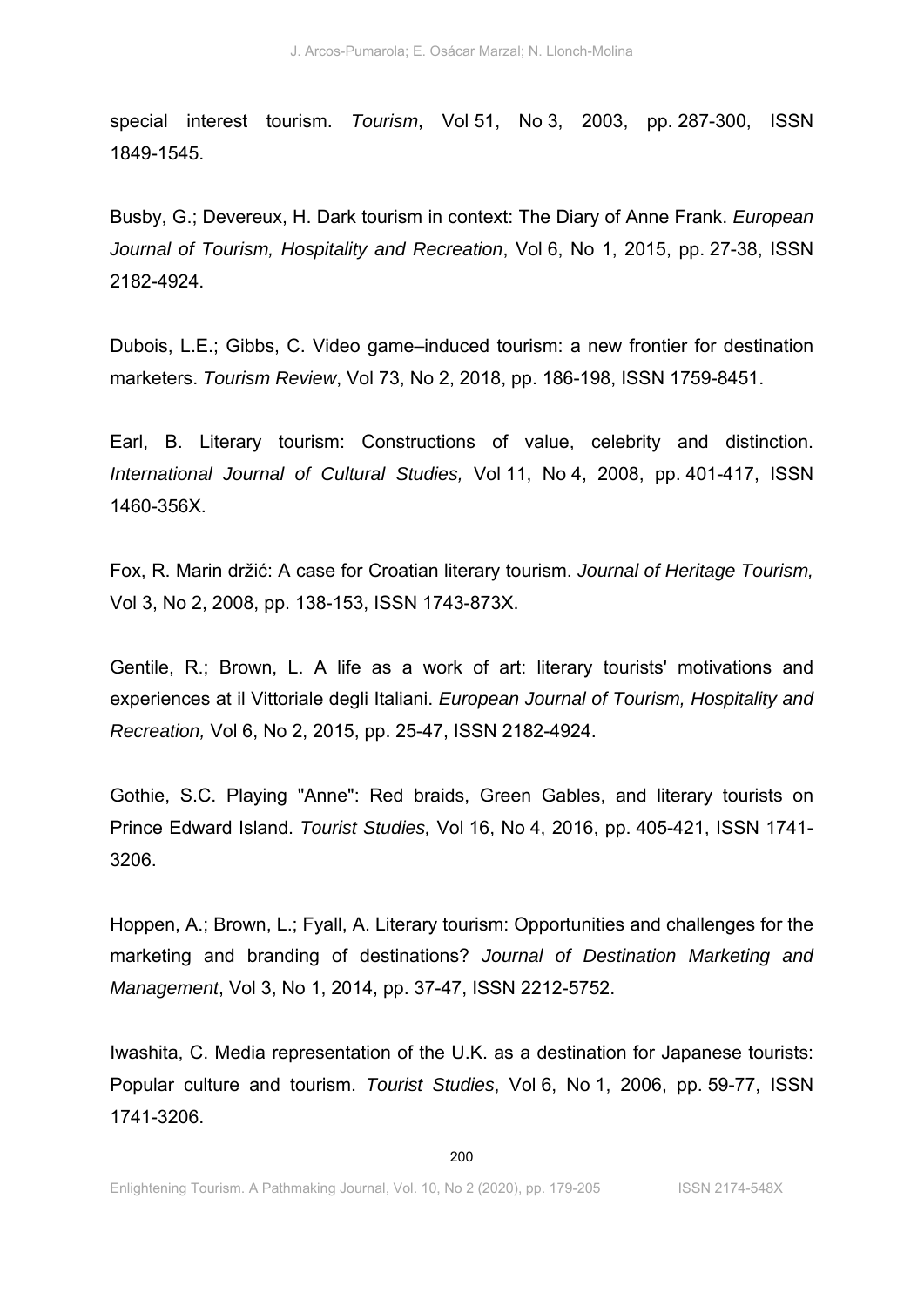Jia, H. The construction of literary tourism site. *Tourism,* Vol 57, No 1, 2009, pp. 69- 83, ISSN 1849-1545.

Jesson, J.; Matheson, L.; Lacey, F.M. *Doing your systematic review - Traditional and systematic techniques.* London: SAGE, 2011.

Jiang, L.; Xu, H. Reading, tourism, and geography consumption in literary places. *Tourism Geographies,* Vol 18, No 5, 2016, pp. 483-502, ISSN 1470-1340.

Jiang, L.; Xu, H. The growth of literary places in ancient town tourism destinations: based on the theories of Bourdieu, Danto and Dickie. *Journal of Tourism and Cultural Change,* Vol 15, No 3, 2017, pp. 213-228, ISSN 1747-7654.

Jurinčič, N. Literary tourism and the cultural geography of a place: Case study – James Joyce Centre and Dublin | Turismo letterario e geografie culturali dei luoghi: Caso di studio – Centro James Joyce e Dublino | Literarni turizem in kulturne geografije krajev: Štud. *Annales-Anali za Istrske in Mediteranske Studije - Series Historia et Sociologia,* Vol 26, No 2, 2016, pp. 247-258, ISSN 2591-1775.

Kuna, D. Croatian Destinations for Literature Lovers. *Folia Linguistica et Litteraria – Journal of Language and Literary Studies,* Vol 24, 2018, pp. 111–134, ISSN 2337- 0955.

Le Bel, P-M. Literary Heritage and Place Building for Communities: the Case of Allier, France. *Almatourism-Journal of Tourism Culture and Territorial Development*, Vol 8, No 7, 2017, pp. 58-74, ISSN 2036-5195.

López Noguero, F. El análisis de contenido como método de investigación. XXI Revista de Educación, Vol 4, 2002, pp. 167-179, ISSN 2341-0744.

Macionis, N. Understanding the film-induced tourist. *International Tourism and Media* 

201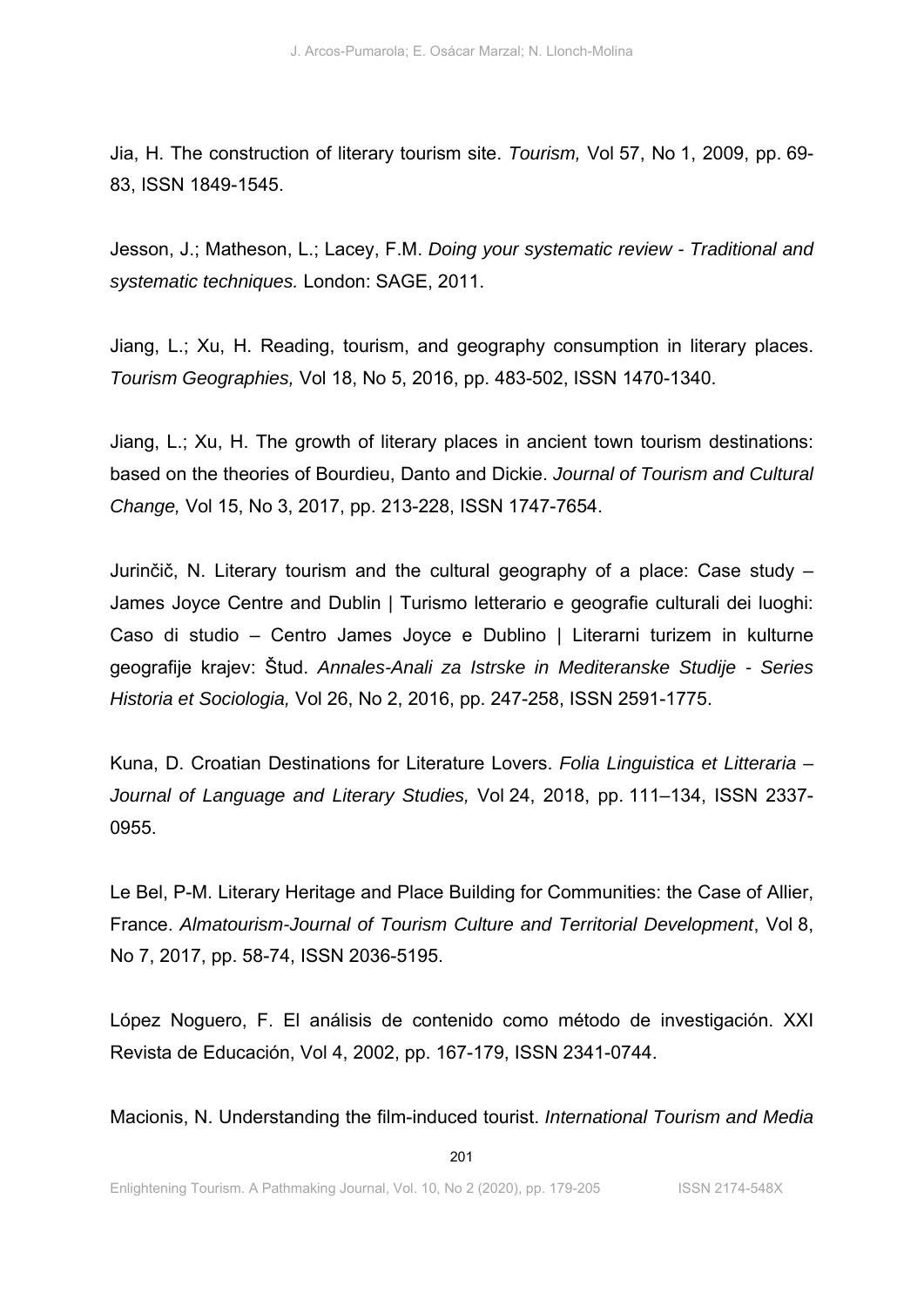*Conference Proceedings,* Vol 24, No January, 2004, pp. 86-97, ISBN 0975713108.

Mackenzie, G. Writing cross-country: landscapes, palimpsests and the problems of Scottish literary tourism. *Green Letters,* Vol 21, No 3, 2017, pp. 275-286, ISSN 2168-1414.

Macleod, N.; Hayes, D.; Slater, A. Reading the landscape: The development of a typology of literary trails that incorporate an experiential design perspective. *Journal of Hospitality and Leisure Marketing*, Vol 18, No 2-3, 2009, pp. 154-172, ISSN 1541- 0897.

Macleod, N.; Shelley, J.; Morrison, A.M. The touring reader: Understanding the bibliophile's experience of literary tourism. *Tourism Management,* Vol 67, 2018, pp. 388-398, ISSN 1879-3193.

Marine-Roig, E. Identity and authenticity in destination image construction. *Anatolia,* Vol 26, No 4, 2015, pp. 574-587, ISSN 2156-6909.

Marques, L.; Cunha, C. Literary rural tourism entrepreneurship: case study evidence from Northern Portugal. *Journal of Policy Research in Tourism, Leisure and Events,*  Vol 5, No 3, 2013, pp. 289-303, ISSN 1940-7971.

McClinchey, K.A. Travel books, place experience and the 'Je ne sais quoi' of Paris. *Tourism Geographies,* Vol 17, No 5, 2015, pp. 701-718, ISSN 1470-1340.

Müller, D.K. Unplanned development of literary tourism in two municipalities in rural sweden. *Scandinavian Journal of Hospitality and Tourism*, Vol. 6, No. 3, 2006, pp. 214-228, ISSN 1502-2269.

O'Connor, N.; Kim, S. Pictures and prose: exploring the impact of literary and film tourism. *Journal of Tourism and Cultural Change*, Vol 12, No 1, 2014, pp. 1–17, ISSN 1747-7654.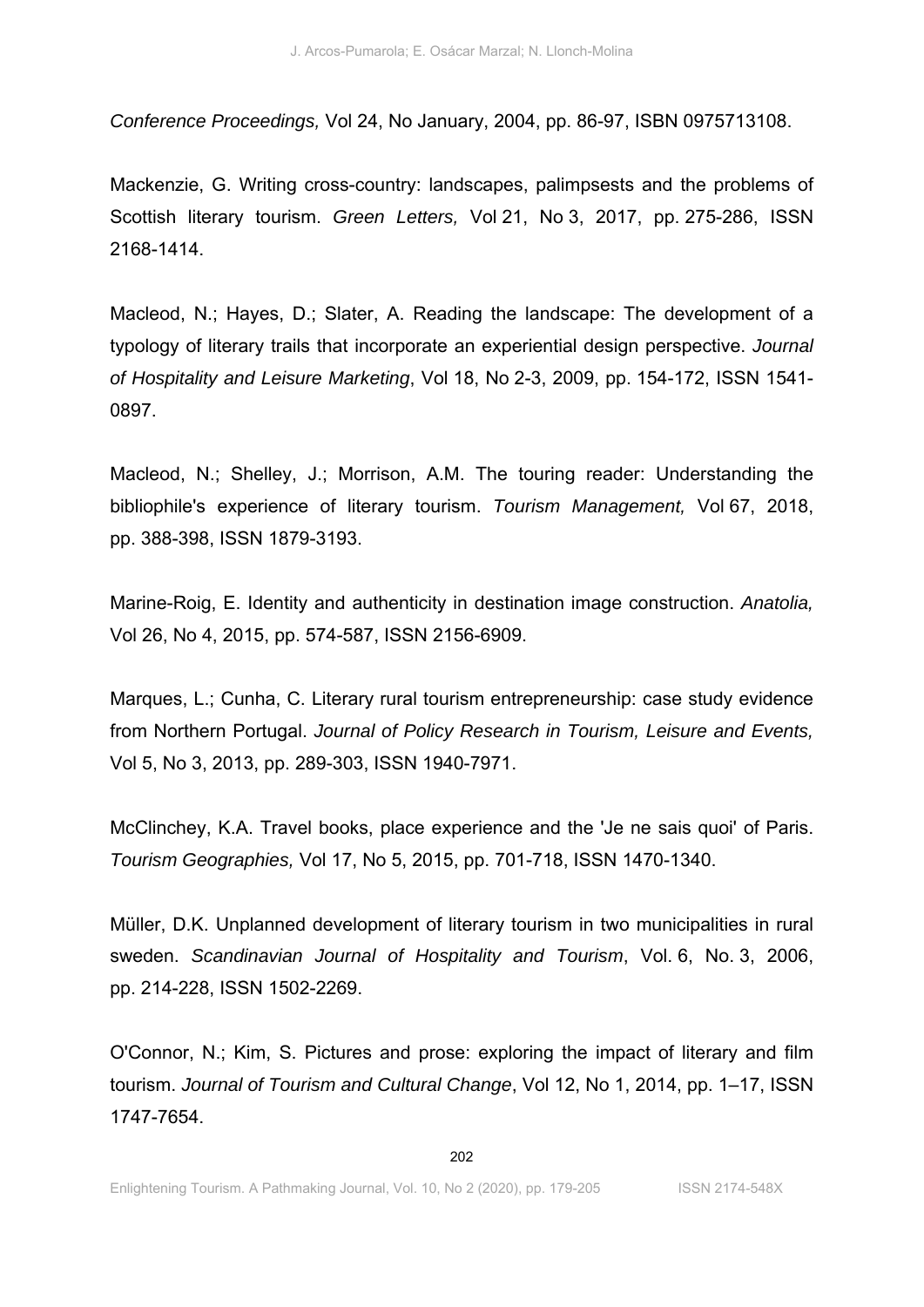Orr, A. Plotting Jane Austen: heritage sites as fictional worlds in the literary tourist's imagination. *International Journal of Heritage Studies*, Vol 24, No 3, 2018, pp. 243- 255, ISSN 1470-3610.

Osácar, E. Del turismo y el cine al turismo cinematográfico. *Her&Mus. Heritage & Museography,* Vol 2, 2009, pp. 18-25, ISSN 2462-6457.

Payne, S.; Simpson-Housley, P. Fictional Manawaka and tangible Neepawa, Manitoba. *Prairie Forum,* Vol 26, No 2, 2001, pp. 219-240, ISSN 0317-6282.

Pérez Redondo, R.J. A journey from imagination to reality. An Approach to the literary tourist profile in Spain. *Methaodos. Revista de ciencias Sociales,* Vol 5, No 1, 2017, pp. 119-129, ISSN 2340-8413.

Richterich, A. Cartographies of digital fiction: Amateurs mapping a new literary realism. *Cartographic Journal,* Vol 48, No 4, 2011, pp. 237-249, ISSN 1743-2774.

Rios, A.F. Antonio Muñoz Molina's cartographic narrative in the mysteries of Madrid and the night of the times. *Chuzhdoezikovo obuchenie-foreign language teaching,* Vol 45, No 3, 2018, pp. 266-279, ISSN 1314-8508.

Saldanha, G. Literary tourism: Brazilian literature through anglophone lenses. *Translation Studies,* Vol 11, 2018, pp. 1-16, ISSN 1751-2921.

Squire, S.J. The cultural values of literary tourism. *Annals of Tourism Research*. Vol 21, No 1, 1994, pp. 103-120, ISSN 1873-7722.

Squire, S.J. Literary tourism and sustainable tourism: Promoting "anne of green gables" in prince edward island. *Journal of Sustainable Tourism*, Vol. 4, No 3, 1996a, pp. 119-134, ISSN 1747-7646.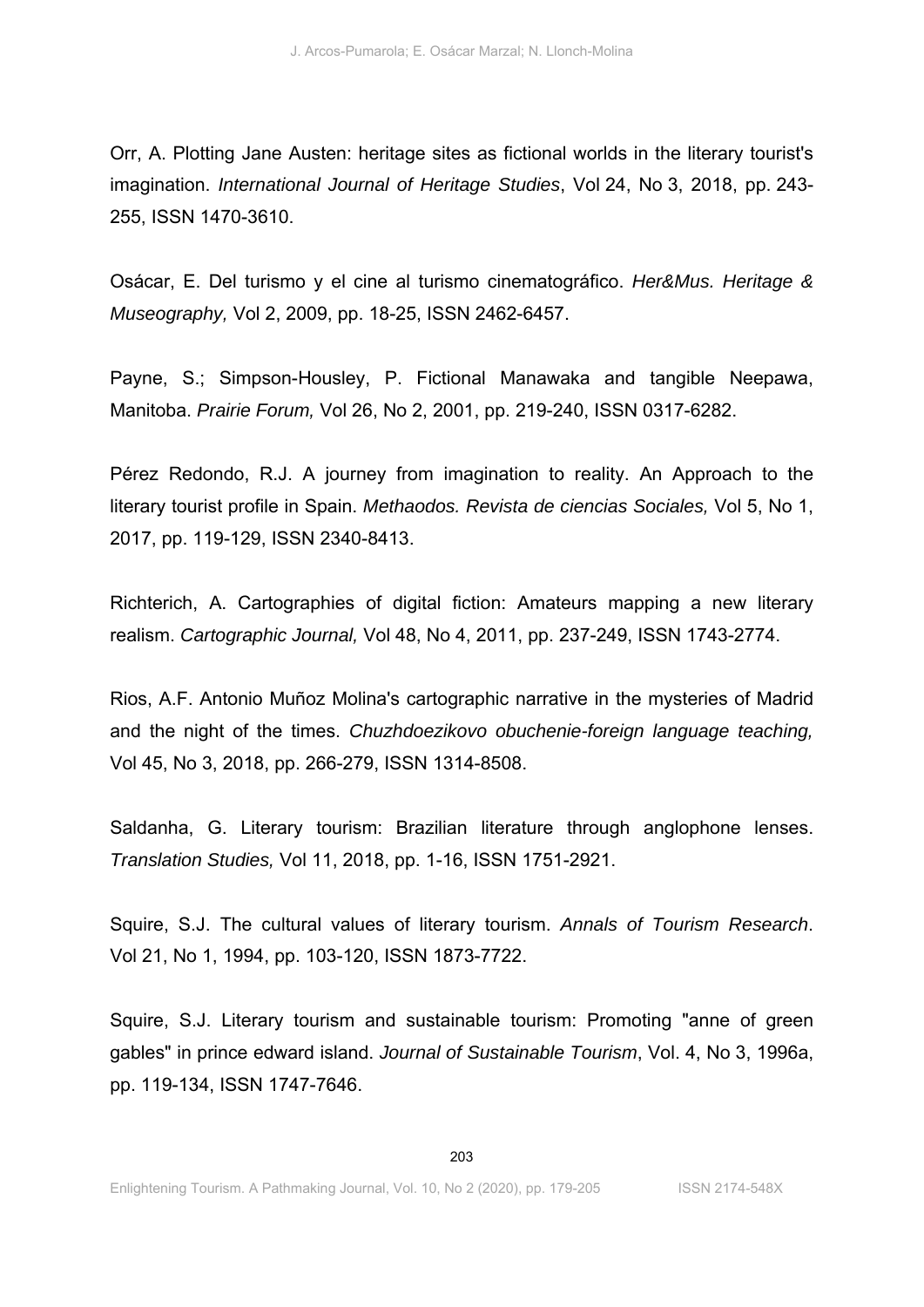Squire, S.J. Landscapes, places and geographic spaces: Texts of Beatrix Potter as cultural communication. *GeoJournal*, Vol 38, No 1, 1996b, pp. 75-86, ISSN 1572- 9893.

Spooner, E. Touring with Jane Austen. *Critical Survey,* Vol 26, No 1, 2014, pp. 42-58, ISSN 1752-2293.

Stiebel, L. Going on (literary) pilgrimage: The development of literary trails with particular reference to kwazulu-natal. *Scrutiny2,* Vol 12, No 1, 2007, pp. 93-106, ISSN 1753-5409.

TCI Research. 80 million international travellers influenced by films worldwide!. 2018. Retrieved from: http://xl4z.mj.am/nl2/xl4z/lgs45.html? [accessed 24 July 2020].

Tenopir, C.; Mays, R.; Wu, L. Journal article growth and reading patterns. *New Review of Information Networking,* Vol 16, No 1, 2011, pp. 4-22, ISSN 1740-7869.

Topler, J.P. Literary tourism in Slovenia: The case of the Prežihov Voranc cottage. *Informatologia*, Vol 49, No 3-4, 2016, pp. 129-137, ISSN 1848-7793.

Torabi Farsani, N.; Saffari, B,; Shafiei, Z.; Shafieian, A. Persian literary heritage tourism: travel agents' perspectives in Shiraz, Iran. *Journal of Heritage Tourism*, Vol 13, No 5, 2018, pp. 381-394, ISSN 1743-873X.

Tranfield, D.; Denyer, D.; Smart, P. Towards a Methodology for Developing Evidence-Informed Management Knowledge by Means of Systematic Review\* Introduction: the need for an evidence- informed approach. *British Journal of Management*, Vol 14, 2003, pp. 207-222, ISSN 1467-8551.

Uccella, F. La patrimonialització literària a Catalunya: una aproximació. *Mnemòsine*. No. 5, 2008-2009, pp. 61-72, ISSN 1698-109X.